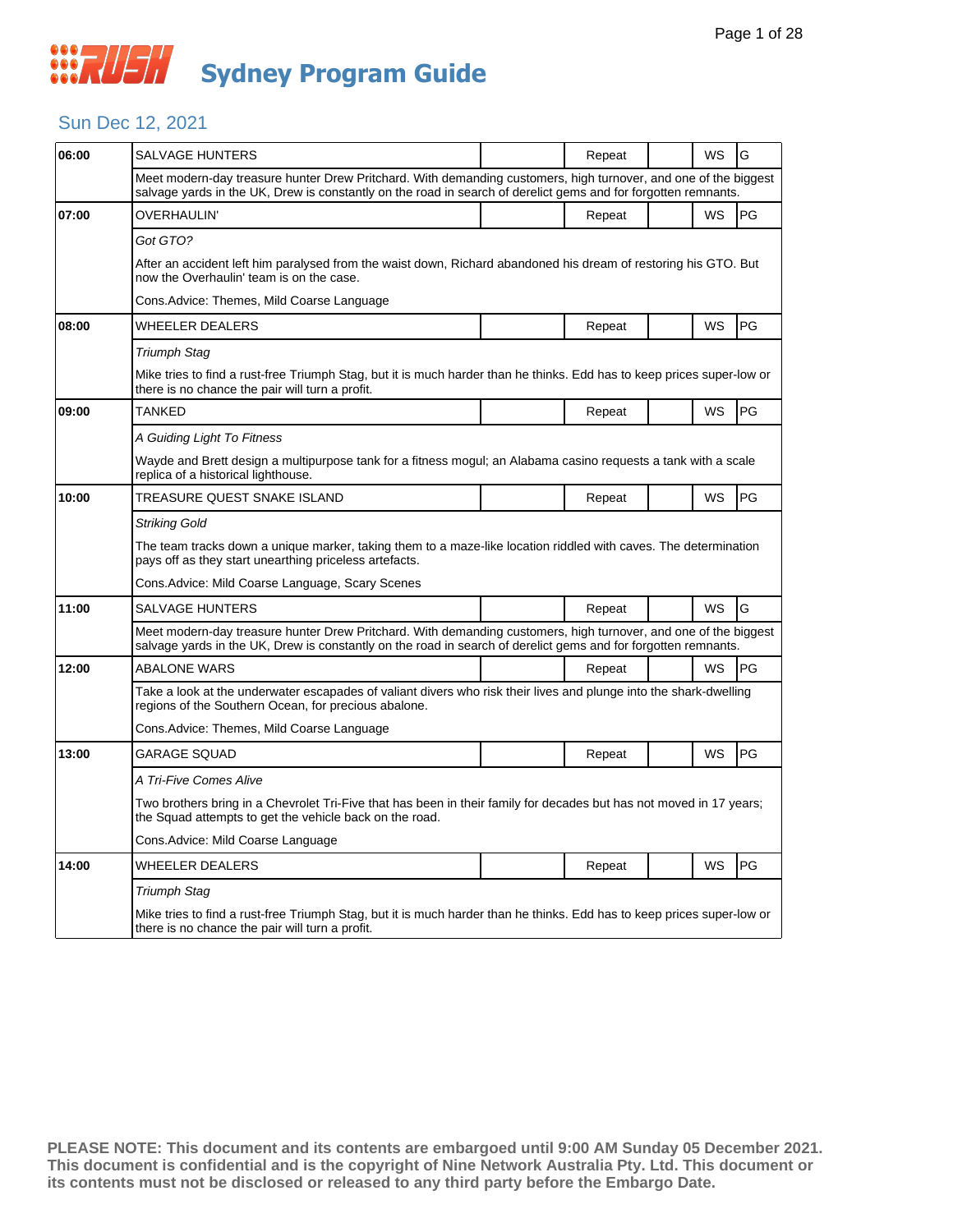#### Sun Dec 12, 2021

| 15:00                                                                                                                                                 | OVERHAULIN'                                                                                                                                                                                                                      |           | Repeat |  | WS | PG |  |
|-------------------------------------------------------------------------------------------------------------------------------------------------------|----------------------------------------------------------------------------------------------------------------------------------------------------------------------------------------------------------------------------------|-----------|--------|--|----|----|--|
|                                                                                                                                                       | Got GTO?                                                                                                                                                                                                                         |           |        |  |    |    |  |
|                                                                                                                                                       | After an accident left him paralysed from the waist down, Richard abandoned his dream of restoring his GTO. But<br>now the Overhaulin' team is on the case.                                                                      |           |        |  |    |    |  |
|                                                                                                                                                       | Cons. Advice: Themes, Mild Coarse Language                                                                                                                                                                                       |           |        |  |    |    |  |
| 16:00                                                                                                                                                 | <b>TOP GEAR</b>                                                                                                                                                                                                                  | Captioned | Repeat |  | WS | PG |  |
|                                                                                                                                                       | In an interesting challenge the boys try to turn a Ford Transit van into a makeshift hovercraft for the people in towns<br>that are flooded regularly. Guest star Hugh Jackman also makes an appearance for a special interview. |           |        |  |    |    |  |
|                                                                                                                                                       | Cons. Advice: Stylised Violence, Mild Coarse Language, Dangerous Behaviour                                                                                                                                                       |           |        |  |    |    |  |
| 17:30                                                                                                                                                 | <b>TANKED</b>                                                                                                                                                                                                                    |           | Repeat |  | WS | PG |  |
|                                                                                                                                                       | A Guiding Light To Fitness                                                                                                                                                                                                       |           |        |  |    |    |  |
| Wayde and Brett design a multipurpose tank for a fitness mogul; an Alabama casino requests a tank with a scale<br>replica of a historical lighthouse. |                                                                                                                                                                                                                                  |           |        |  |    |    |  |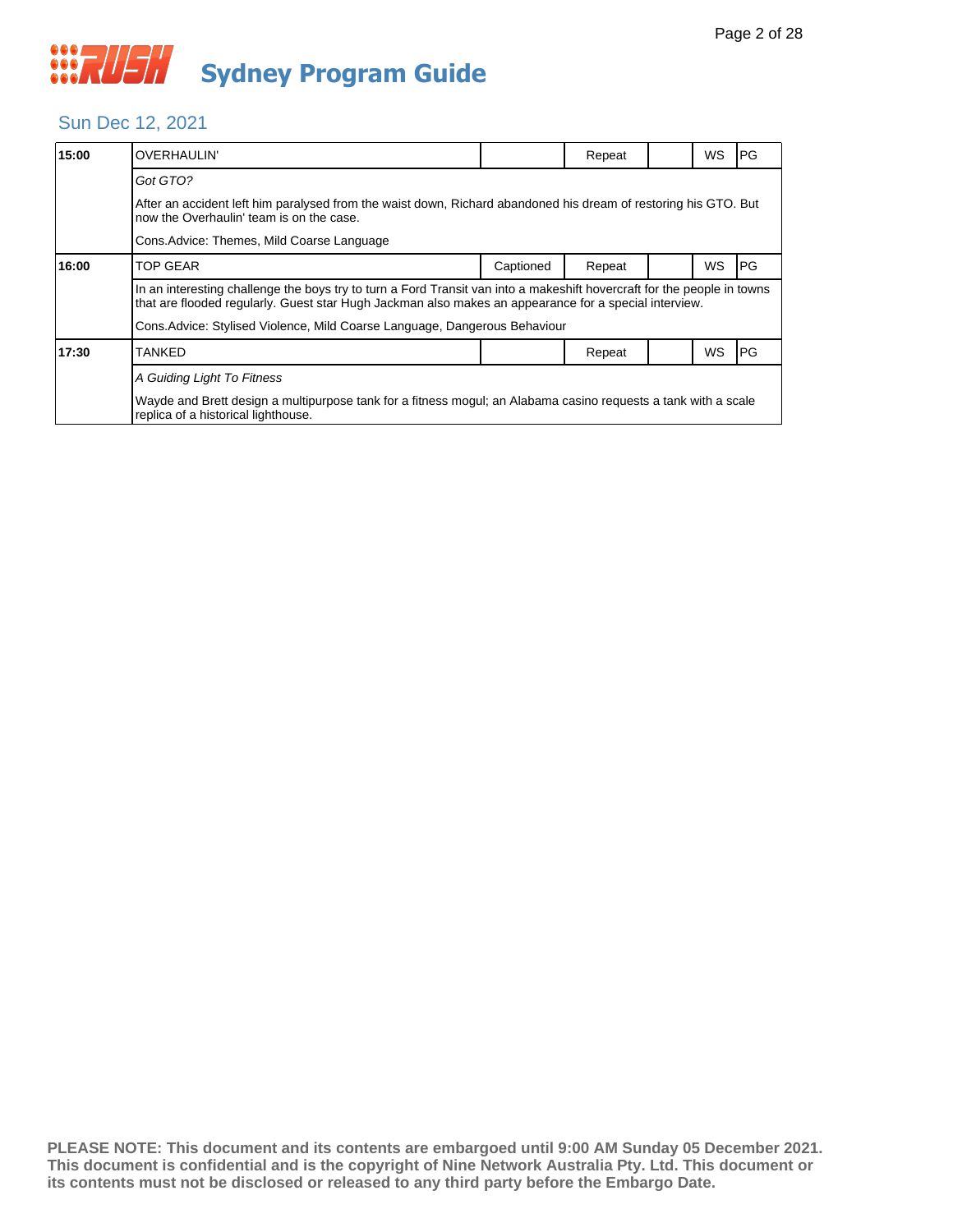#### Sun Dec 12, 2021

| 18:30 | <b>WHEELER DEALERS</b>                                                                                                                                                                                                                                      |           | Repeat |  | WS        | PG        |  |  |
|-------|-------------------------------------------------------------------------------------------------------------------------------------------------------------------------------------------------------------------------------------------------------------|-----------|--------|--|-----------|-----------|--|--|
|       | <b>Triumph Stag</b>                                                                                                                                                                                                                                         |           |        |  |           |           |  |  |
|       | Mike tries to find a rust-free Triumph Stag, but it is much harder than he thinks. Edd has to keep prices super-low or<br>there is no chance the pair will turn a profit.                                                                                   |           |        |  |           |           |  |  |
| 19:30 | WHEELER DEALERS                                                                                                                                                                                                                                             |           |        |  | WS        | PG        |  |  |
|       | Volvo Amazon 122                                                                                                                                                                                                                                            |           |        |  |           |           |  |  |
|       | Mike scours the Internet and local trade rags for bargain-priced modern classic cars needing attention. Edd China<br>applies the elbow grease to bring the cars up to a nearly new condition, allowing Mike to "sell them on" for a profit.                 |           |        |  |           |           |  |  |
| 20:30 | IRON RESURRECTION                                                                                                                                                                                                                                           |           | Repeat |  | WS        | PG        |  |  |
|       | Good To Go Gto                                                                                                                                                                                                                                              |           |        |  |           |           |  |  |
|       | Known for its sizzling performance and smooth body style, the 1969 Pontiac GTO is one of the fastest cars of its<br>time; now, Joe gives it his signature twist with body modifications and a new power train that will have its wide tires<br>smoking hot. |           |        |  |           |           |  |  |
|       | Cons. Advice: Mild Coarse Language                                                                                                                                                                                                                          |           |        |  |           |           |  |  |
| 21:30 | JUNKYARD EMPIRE                                                                                                                                                                                                                                             |           |        |  | WS        | PG        |  |  |
|       | <b>Buck Wild Bronco</b>                                                                                                                                                                                                                                     |           |        |  |           |           |  |  |
|       | When Andy bags a 1994 Bronco at auction, he sees redneck gold in the making. But just as Andy's monster truck<br>kicks into gear, his father Bobby throws a wrench in the gears.                                                                            |           |        |  |           |           |  |  |
|       | Cons. Advice: Mild Coarse Language                                                                                                                                                                                                                          |           |        |  |           |           |  |  |
| 22:30 | KINDIG CUSTOMS                                                                                                                                                                                                                                              |           | Repeat |  | WS        | PG        |  |  |
|       | Let the Chef Cook                                                                                                                                                                                                                                           |           |        |  |           |           |  |  |
|       | Dave and the crew start on a 1966 Corvette, but one major challenge lies ahead for Dave the designer; He is up<br>against a client who is adamant that he doesn't want the colour of the car to be anywhere close to the original green<br>that it came in. |           |        |  |           |           |  |  |
|       | Cons. Advice: Mild Coarse Language                                                                                                                                                                                                                          |           |        |  |           |           |  |  |
| 23:30 | <b>TOP GEAR</b>                                                                                                                                                                                                                                             | Captioned | Repeat |  | WS        | <b>PG</b> |  |  |
|       | In an interesting challenge the boys try to turn a Ford Transit van into a makeshift hovercraft for the people in towns<br>that are flooded regularly. Guest star Hugh Jackman also makes an appearance for a special interview.                            |           |        |  |           |           |  |  |
|       | Cons.Advice: Stylised Violence, Mild Coarse Language, Dangerous Behaviour                                                                                                                                                                                   |           |        |  |           |           |  |  |
| 01:00 | <b>STREET OUTLAWS</b>                                                                                                                                                                                                                                       |           | Repeat |  | WS        | M         |  |  |
|       | Ready Set Crow                                                                                                                                                                                                                                              |           |        |  |           |           |  |  |
|       | The Crow-mod finally makes a run for the list, facing the world famous Farmtruck for #10. Reaper and Shane battle,<br>while new-lister Jeremy must face Dominator. Dave races Monza while Shawn takes another shot at the #1 spot.                          |           |        |  |           |           |  |  |
|       | Cons.Advice: Adult Themes, Some Coarse Language, Dangerous Behaviour                                                                                                                                                                                        |           |        |  |           |           |  |  |
| 02:00 | <b>SALVAGE HUNTERS</b>                                                                                                                                                                                                                                      |           | Repeat |  | WS        | G         |  |  |
|       | Meet modern-day treasure hunter Drew Pritchard. With demanding customers, high turnover, and one of the biggest<br>salvage yards in the UK, Drew is constantly on the road in search of derelict gems and for forgotten remnants.                           |           |        |  |           |           |  |  |
| 03:00 | OVERHAULIN'                                                                                                                                                                                                                                                 |           | Repeat |  | <b>WS</b> | PG        |  |  |
|       | Got GTO?                                                                                                                                                                                                                                                    |           |        |  |           |           |  |  |
|       | After an accident left him paralysed from the waist down, Richard abandoned his dream of restoring his GTO. But<br>now the Overhaulin' team is on the case.                                                                                                 |           |        |  |           |           |  |  |
|       | Cons.Advice: Themes, Mild Coarse Language                                                                                                                                                                                                                   |           |        |  |           |           |  |  |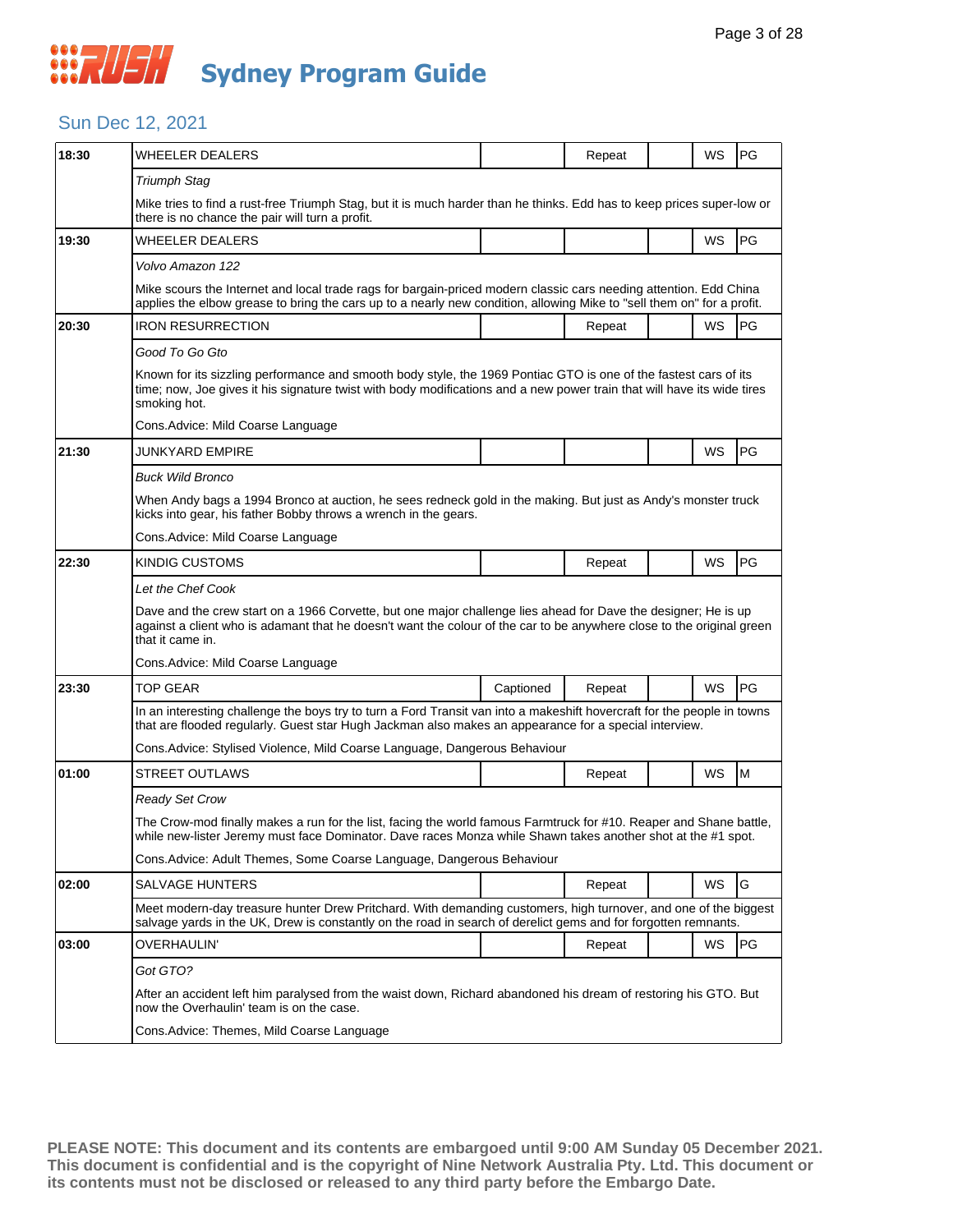#### Sun Dec 12, 2021

| 04:00                      | lWHEELER DEALERS                                                                                                                                                          |  | Repeat |  | WS | <b>IPG</b> |  |  |
|----------------------------|---------------------------------------------------------------------------------------------------------------------------------------------------------------------------|--|--------|--|----|------------|--|--|
|                            | Triumph Stag                                                                                                                                                              |  |        |  |    |            |  |  |
|                            | Mike tries to find a rust-free Triumph Stag, but it is much harder than he thinks. Edd has to keep prices super-low or<br>there is no chance the pair will turn a profit. |  |        |  |    |            |  |  |
| 05:00                      | <b>TANKFD</b>                                                                                                                                                             |  | Repeat |  | ws | <b>IPG</b> |  |  |
| A Guiding Light To Fitness |                                                                                                                                                                           |  |        |  |    |            |  |  |
|                            | Wayde and Brett design a multipurpose tank for a fitness mogul; an Alabama casino requests a tank with a scale<br>replica of a historical lighthouse.                     |  |        |  |    |            |  |  |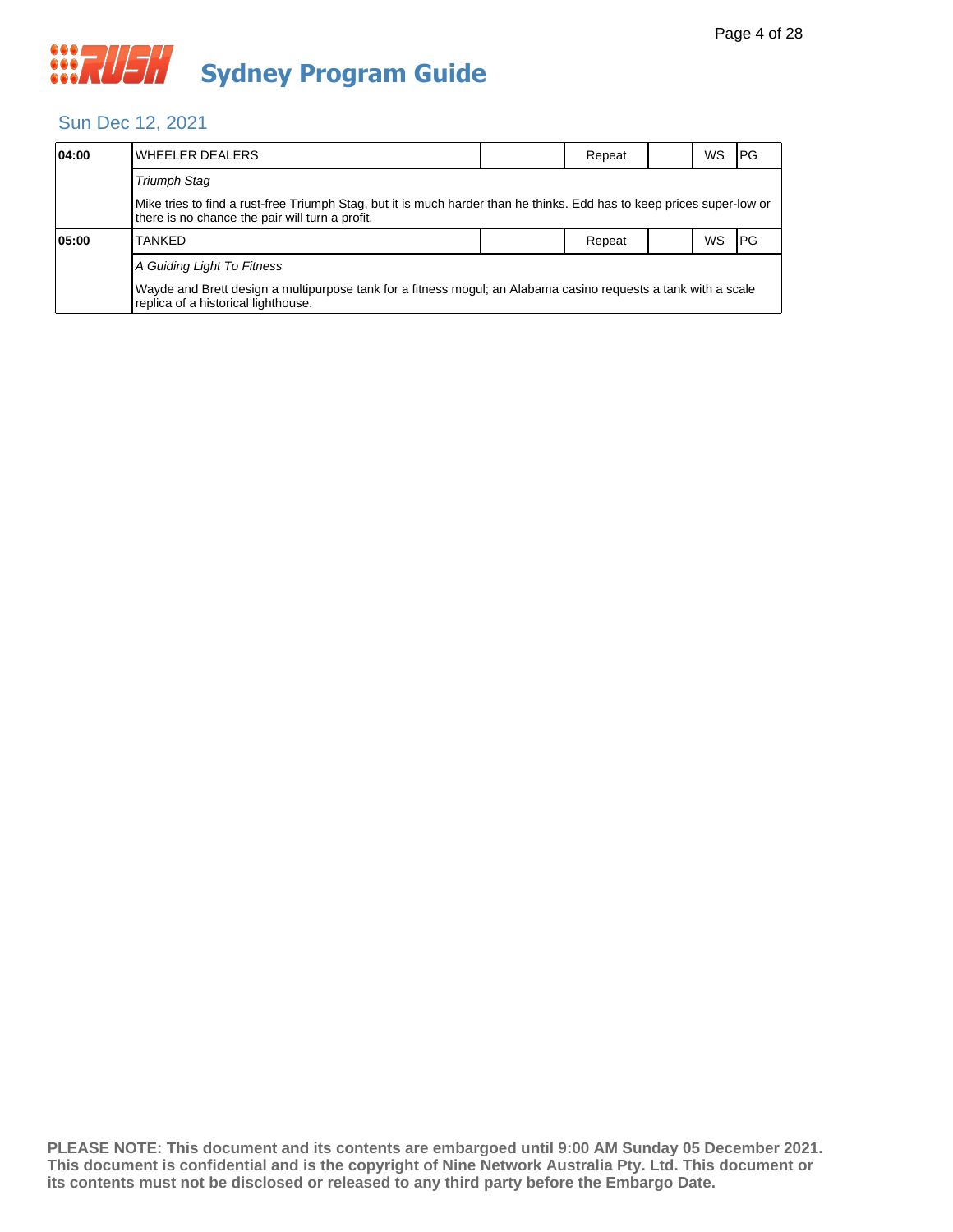#### Mon Dec 13, 2021

| 06:00 | <b>IRON RESURRECTION</b>                                                                                                                                                                                                                                    |  | Repeat | WS        | PG        |  |  |  |  |
|-------|-------------------------------------------------------------------------------------------------------------------------------------------------------------------------------------------------------------------------------------------------------------|--|--------|-----------|-----------|--|--|--|--|
|       | Good To Go Gto                                                                                                                                                                                                                                              |  |        |           |           |  |  |  |  |
|       | Known for its sizzling performance and smooth body style, the 1969 Pontiac GTO is one of the fastest cars of its<br>time; now, Joe gives it his signature twist with body modifications and a new power train that will have its wide tires<br>smoking hot. |  |        |           |           |  |  |  |  |
|       | Cons.Advice: Mild Coarse Language                                                                                                                                                                                                                           |  |        |           |           |  |  |  |  |
| 07:00 | OVERHAULIN'                                                                                                                                                                                                                                                 |  | Repeat | WS        | PG        |  |  |  |  |
|       | Napa Doublehaulin'                                                                                                                                                                                                                                          |  |        |           |           |  |  |  |  |
|       | Daryline is a model NAPA Auto Parts employee and both her husband, Willy, and her boss, George, think that no<br>one is more deserving of an overhauling of her Camino than Daryline.                                                                       |  |        |           |           |  |  |  |  |
|       | Cons.Advice: Themes, Mild Coarse Language                                                                                                                                                                                                                   |  |        |           |           |  |  |  |  |
| 08:00 | WHEELER DEALERS                                                                                                                                                                                                                                             |  | Repeat | WS        | PG        |  |  |  |  |
|       | Lotus Elan                                                                                                                                                                                                                                                  |  |        |           |           |  |  |  |  |
|       | Mike's wildly excited when he picks up a Lotus Elan. Edd has to do this classic car justice in order to bring the pair a<br>profit.                                                                                                                         |  |        |           |           |  |  |  |  |
| 09:00 | TANKED                                                                                                                                                                                                                                                      |  | Repeat | WS        | PG        |  |  |  |  |
|       | Nigiri And The NBA                                                                                                                                                                                                                                          |  |        |           |           |  |  |  |  |
|       | Wayde and Brett create a temporary tank for basketball star Dwyane Wade; a North Carolina restaurant requests a<br>burger and sushi-filled aquarium.                                                                                                        |  |        |           |           |  |  |  |  |
| 10:00 | EXPEDITION UNKNOWN                                                                                                                                                                                                                                          |  | Repeat | <b>WS</b> | PG        |  |  |  |  |
|       | Mystery of Dead Mountain Pt:1                                                                                                                                                                                                                               |  |        |           |           |  |  |  |  |
|       | Braving sub-zero conditions of Siberia, Josh Gates investigates the Dyatlov Pass incident, during which nine hikers<br>died under suspicious circumstances in 1959.                                                                                         |  |        |           |           |  |  |  |  |
|       | Cons.Advice: References to Violence                                                                                                                                                                                                                         |  |        |           |           |  |  |  |  |
| 11:00 | SALVAGE HUNTERS                                                                                                                                                                                                                                             |  | Repeat | WS        | G         |  |  |  |  |
|       | Meet modern-day treasure hunter Drew Pritchard. With demanding customers, high turnover, and one of the biggest<br>salvage yards in the UK, Drew is constantly on the road in search of derelict gems and for forgotten remnants.                           |  |        |           |           |  |  |  |  |
| 12:00 | WHEELER DEALERS                                                                                                                                                                                                                                             |  | Repeat | WS        | <b>PG</b> |  |  |  |  |
|       | Volvo Amazon 122                                                                                                                                                                                                                                            |  |        |           |           |  |  |  |  |
|       | Mike scours the Internet and local trade rags for bargain-priced modern classic cars needing attention. Edd China<br>applies the elbow grease to bring the cars up to a nearly new condition, allowing Mike to "sell them on" for a profit.                 |  |        |           |           |  |  |  |  |
| 13:00 | JUNKYARD EMPIRE                                                                                                                                                                                                                                             |  | Repeat | <b>WS</b> | <b>PG</b> |  |  |  |  |
|       | Buck Wild Bronco                                                                                                                                                                                                                                            |  |        |           |           |  |  |  |  |
|       | When Andy bags a 1994 Bronco at auction, he sees redneck gold in the making. But just as Andy's monster truck<br>kicks into gear, his father Bobby throws a wrench in the gears.                                                                            |  |        |           |           |  |  |  |  |
|       | Cons.Advice: Mild Coarse Language                                                                                                                                                                                                                           |  |        |           |           |  |  |  |  |
| 14:00 | WHEELER DEALERS                                                                                                                                                                                                                                             |  | Repeat | WS        | PG        |  |  |  |  |
|       | Lotus Elan                                                                                                                                                                                                                                                  |  |        |           |           |  |  |  |  |
|       | Mike's wildly excited when he picks up a Lotus Elan. Edd has to do this classic car justice in order to bring the pair a<br>profit.                                                                                                                         |  |        |           |           |  |  |  |  |
|       |                                                                                                                                                                                                                                                             |  |        |           |           |  |  |  |  |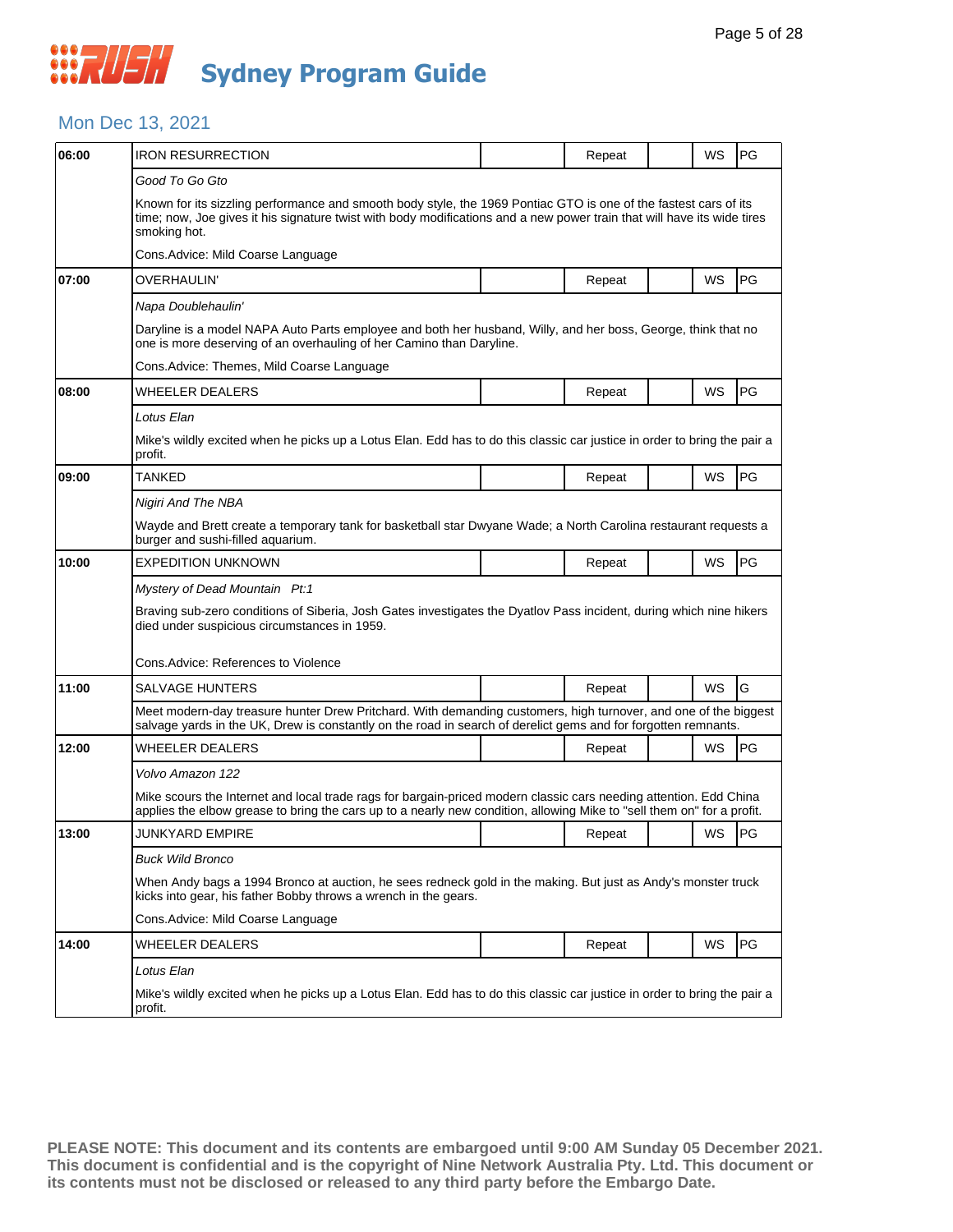#### Mon Dec 13, 2021

| 15:00 | <b>OVERHAULIN'</b>                                                                                                                                                                                                                |  | Repeat |  | <b>WS</b> | PG |  |  |
|-------|-----------------------------------------------------------------------------------------------------------------------------------------------------------------------------------------------------------------------------------|--|--------|--|-----------|----|--|--|
|       | Napa Doublehaulin'                                                                                                                                                                                                                |  |        |  |           |    |  |  |
|       | Daryline is a model NAPA Auto Parts employee and both her husband, Willy, and her boss, George, think that no<br>one is more deserving of an overhauling of her Camino than Daryline.                                             |  |        |  |           |    |  |  |
|       | Cons. Advice: Themes, Mild Coarse Language                                                                                                                                                                                        |  |        |  |           |    |  |  |
| 16:00 | <b>GARAGE SQUAD</b>                                                                                                                                                                                                               |  | Repeat |  | <b>WS</b> | PG |  |  |
|       | A Camaro Fit For A Wedding                                                                                                                                                                                                        |  |        |  |           |    |  |  |
|       | The crew races the clock as they attempt to transform a 1972 Chevrolet Camaro into a wedding dream carriage.                                                                                                                      |  |        |  |           |    |  |  |
|       | Cons. Advice: Mild Coarse Language                                                                                                                                                                                                |  |        |  |           |    |  |  |
| 16:30 | <b>SALVAGE HUNTERS</b>                                                                                                                                                                                                            |  | Repeat |  | <b>WS</b> | G  |  |  |
|       | Meet modern-day treasure hunter Drew Pritchard. With demanding customers, high turnover, and one of the biggest<br>salvage yards in the UK, Drew is constantly on the road in search of derelict gems and for forgotten remnants. |  |        |  |           |    |  |  |
| 17:30 | <b>TANKED</b>                                                                                                                                                                                                                     |  | Repeat |  | <b>WS</b> | PG |  |  |
|       | Nigiri And The NBA                                                                                                                                                                                                                |  |        |  |           |    |  |  |
|       | Wayde and Brett create a temporary tank for basketball star Dwyane Wade; a North Carolina restaurant requests a<br>burger and sushi-filled aquarium.                                                                              |  |        |  |           |    |  |  |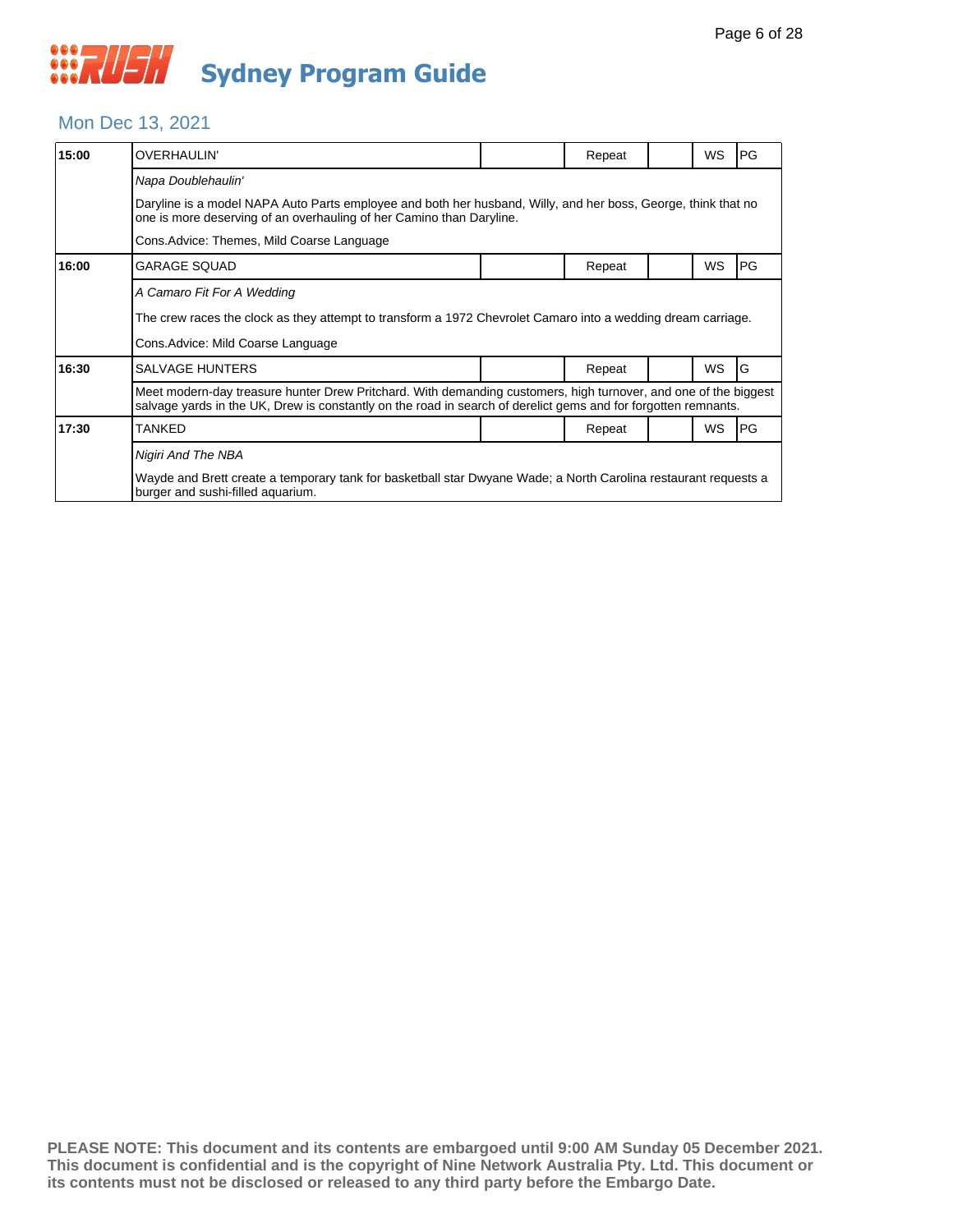#### Mon Dec 13, 2021

| 18:30 | WHEELER DEALERS                                                                                                                                                                                                                                         |  | Repeat |  | WS | PG |  |  |  |
|-------|---------------------------------------------------------------------------------------------------------------------------------------------------------------------------------------------------------------------------------------------------------|--|--------|--|----|----|--|--|--|
|       | Lotus Elan                                                                                                                                                                                                                                              |  |        |  |    |    |  |  |  |
|       | Mike's wildly excited when he picks up a Lotus Elan. Edd has to do this classic car justice in order to bring the pair a<br>profit.                                                                                                                     |  |        |  |    |    |  |  |  |
| 19:30 | ICE COLD GOLD                                                                                                                                                                                                                                           |  |        |  | WS | M  |  |  |  |
|       | Trapped on Cloud Island                                                                                                                                                                                                                                 |  |        |  |    |    |  |  |  |
|       | With half their equipment destroyed in the sling drop, the members of Sixty-Degree Resources find themselves<br>scattered. Not to mention trapped on a dangerously remote island surrounded by ice in every direction called Cloud<br>Island.           |  |        |  |    |    |  |  |  |
|       | Cons.Advice: Some Coarse Language                                                                                                                                                                                                                       |  |        |  |    |    |  |  |  |
| 20:30 | GOLD RUSH: DAVE TURIN'S LOST MINE<br><b>SPECIALS</b>                                                                                                                                                                                                    |  |        |  | WS | M  |  |  |  |
|       | The United States of Gold                                                                                                                                                                                                                               |  |        |  |    |    |  |  |  |
|       | For more than 200 years, gold has fueled the expansion of America to the west. From Arizona to Alaska, Dave Turin<br>walks through living history and gives exclusive insight into the skills and wisdom he has learned from the old timers.            |  |        |  |    |    |  |  |  |
|       | Cons.Advice: Some Coarse Language                                                                                                                                                                                                                       |  |        |  |    |    |  |  |  |
| 21:30 | <b>BERING SEA GOLD</b>                                                                                                                                                                                                                                  |  | Repeat |  | WS | M  |  |  |  |
|       | Reaper Madness                                                                                                                                                                                                                                          |  |        |  |    |    |  |  |  |
|       | Anxious to reverse his fortunes, Zeke undertakes a perilous solo dive; the Kellys' risk a 13-mile trip in their rinky-dink<br>dredge; George grows desperate to prove is capability as a diver before his brother leaves Nome, Alaska.                  |  |        |  |    |    |  |  |  |
|       | Cons. Advice: Some Coarse Language, Some Violence                                                                                                                                                                                                       |  |        |  |    |    |  |  |  |
| 22:30 | ALASKAN BUSH PEOPLE                                                                                                                                                                                                                                     |  | Repeat |  | WS | M  |  |  |  |
|       | Clear and Pheasant Danger                                                                                                                                                                                                                               |  |        |  |    |    |  |  |  |
|       | The Wolfpack's first pheasant hunt turns into a competition in anticipation of a much-needed, post-Thanksgiving<br>celebration. Later, Billy and Ami surprise the family with new additions to the ranch that will bring them closer to their<br>roots. |  |        |  |    |    |  |  |  |
|       | Cons. Advice: Mature Themes, Hunting Violence                                                                                                                                                                                                           |  |        |  |    |    |  |  |  |
| 23:30 | <b>ICE COLD GOLD</b>                                                                                                                                                                                                                                    |  | Repeat |  | WS | M  |  |  |  |
|       | Trapped on Cloud Island                                                                                                                                                                                                                                 |  |        |  |    |    |  |  |  |
|       | With half their equipment destroyed in the sling drop, the members of Sixty-Degree Resources find themselves<br>scattered. Not to mention trapped on a dangerously remote island surrounded by ice in every direction called Cloud<br>Island.           |  |        |  |    |    |  |  |  |
|       | Cons.Advice: Some Coarse Language                                                                                                                                                                                                                       |  |        |  |    |    |  |  |  |
| 00:30 | GOLD RUSH: DAVE TURIN'S LOST MINE<br><b>SPECIALS</b>                                                                                                                                                                                                    |  | Repeat |  | WS | M  |  |  |  |
|       | The United States of Gold                                                                                                                                                                                                                               |  |        |  |    |    |  |  |  |
|       | For more than 200 years, gold has fueled the expansion of America to the west. From Arizona to Alaska, Dave Turin<br>walks through living history and gives exclusive insight into the skills and wisdom he has learned from the old timers.            |  |        |  |    |    |  |  |  |
|       | Cons.Advice: Some Coarse Language                                                                                                                                                                                                                       |  |        |  |    |    |  |  |  |
| 01:30 | BERING SEA GOLD                                                                                                                                                                                                                                         |  | Repeat |  | WS | M  |  |  |  |
|       | Reaper Madness                                                                                                                                                                                                                                          |  |        |  |    |    |  |  |  |
|       | Anxious to reverse his fortunes, Zeke undertakes a perilous solo dive; the Kellys' risk a 13-mile trip in their rinky-dink<br>dredge; George grows desperate to prove is capability as a diver before his brother leaves Nome, Alaska.                  |  |        |  |    |    |  |  |  |
|       | Cons. Advice: Some Coarse Language, Some Violence                                                                                                                                                                                                       |  |        |  |    |    |  |  |  |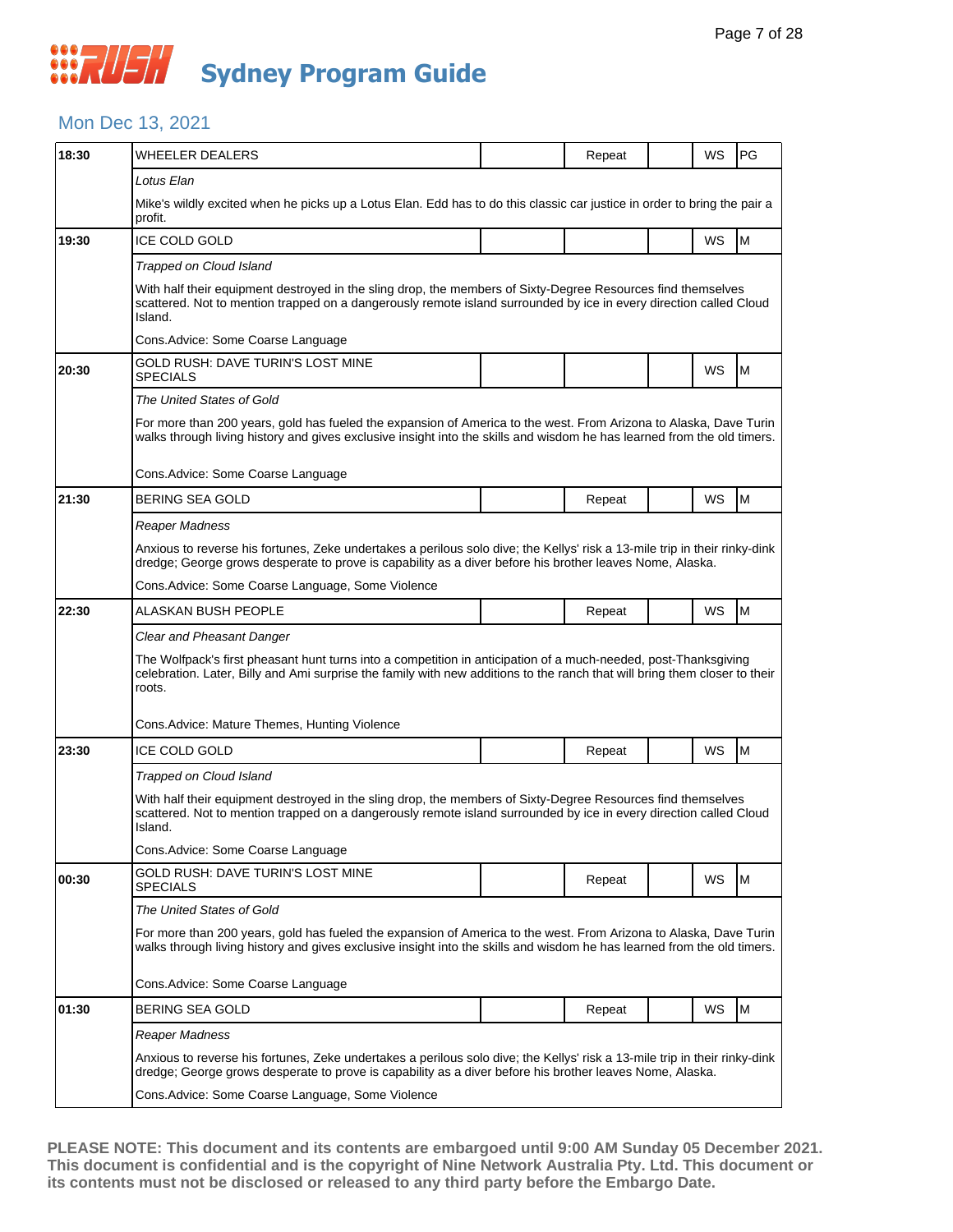#### Mon Dec 13, 2021

| 02:30 | SALVAGE HUNTERS                                                                                                                                                                                                                              |  | Repeat |  | <b>WS</b> | G  |  |  |
|-------|----------------------------------------------------------------------------------------------------------------------------------------------------------------------------------------------------------------------------------------------|--|--------|--|-----------|----|--|--|
|       | Meet modern-day treasure hunter Drew Pritchard. With demanding customers, high turnover, and one of the biggest<br>salvage yards in the UK, Drew is constantly on the road in search of derelict gems and for forgotten remnants.            |  |        |  |           |    |  |  |
| 03:30 | TANKED                                                                                                                                                                                                                                       |  | Repeat |  | <b>WS</b> | PG |  |  |
|       | Nigiri And The NBA                                                                                                                                                                                                                           |  |        |  |           |    |  |  |
|       | Wayde and Brett create a temporary tank for basketball star Dwyane Wade; a North Carolina restaurant requests a<br>burger and sushi-filled aquarium.                                                                                         |  |        |  |           |    |  |  |
| 04:30 | GARAGE SQUAD                                                                                                                                                                                                                                 |  | Repeat |  | WS        | PG |  |  |
|       | A Camaro Fit For A Wedding                                                                                                                                                                                                                   |  |        |  |           |    |  |  |
|       | The crew races the clock as they attempt to transform a 1972 Chevrolet Camaro into a wedding dream carriage.                                                                                                                                 |  |        |  |           |    |  |  |
|       | Cons.Advice: Mild Coarse Language                                                                                                                                                                                                            |  |        |  |           |    |  |  |
| 05:00 | GOLD RUSH: DAVE TURIN'S LOST MINE<br><b>SPECIALS</b>                                                                                                                                                                                         |  | Repeat |  | <b>WS</b> | ΙM |  |  |
|       | The United States of Gold                                                                                                                                                                                                                    |  |        |  |           |    |  |  |
|       | For more than 200 years, gold has fueled the expansion of America to the west. From Arizona to Alaska, Dave Turin<br>walks through living history and gives exclusive insight into the skills and wisdom he has learned from the old timers. |  |        |  |           |    |  |  |
|       | Cons. Advice: Some Coarse Language                                                                                                                                                                                                           |  |        |  |           |    |  |  |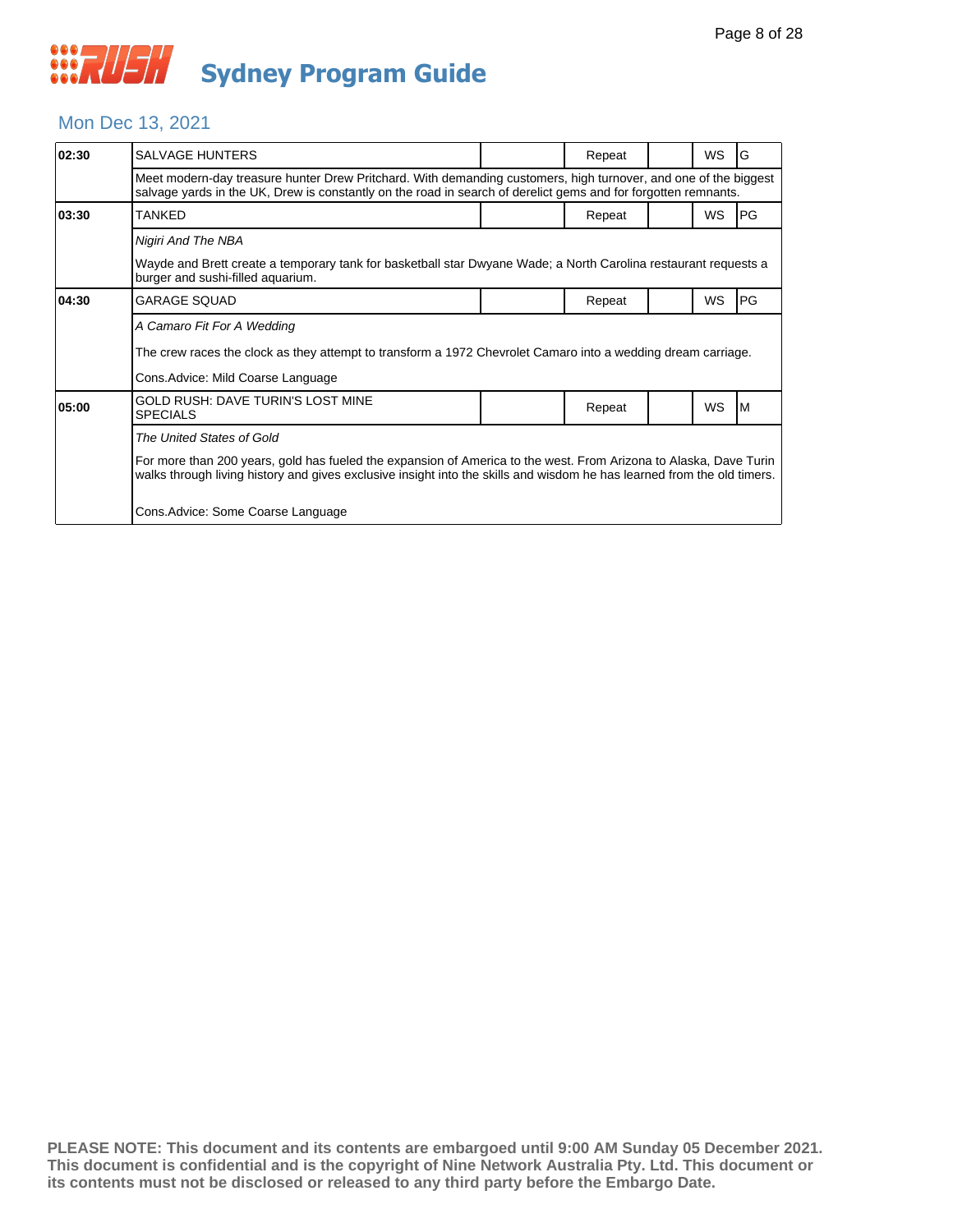## Tue Dec 14, 2021

| 06:00 | SALVAGE HUNTERS                                                                                                                                                                                                                                             |  | Repeat |  | WS        | G         |  |  |  |
|-------|-------------------------------------------------------------------------------------------------------------------------------------------------------------------------------------------------------------------------------------------------------------|--|--------|--|-----------|-----------|--|--|--|
|       | Meet modern-day treasure hunter Drew Pritchard. With demanding customers, high turnover, and one of the biggest<br>salvage yards in the UK, Drew is constantly on the road in search of derelict gems and for forgotten remnants.                           |  |        |  |           |           |  |  |  |
| 07:00 | OVERHAULIN'                                                                                                                                                                                                                                                 |  | Repeat |  | WS        | PG        |  |  |  |
|       | Lowrider Girl                                                                                                                                                                                                                                               |  |        |  |           |           |  |  |  |
|       | Noemi has dreamed about her perfect 1964 Impala forever, but doesn't have enough money to fix it up; her husband<br>turns to the team to help him give his wife her dream car.                                                                              |  |        |  |           |           |  |  |  |
|       | Cons.Advice: Themes, Mild Coarse Language                                                                                                                                                                                                                   |  |        |  |           |           |  |  |  |
| 08:00 | WHEELER DEALERS                                                                                                                                                                                                                                             |  | Repeat |  | WS        | <b>PG</b> |  |  |  |
|       | Bond Bug                                                                                                                                                                                                                                                    |  |        |  |           |           |  |  |  |
|       | Who said three-wheeled cars can't be desirable? Mike goes on the hunt for a truly iconic car, the 1970s Bond Bug.<br>It's orange, has no doors and only three wheels.                                                                                       |  |        |  |           |           |  |  |  |
| 09:00 | TANKED                                                                                                                                                                                                                                                      |  | Repeat |  | WS        | <b>PG</b> |  |  |  |
|       | <b>Fermenting Donuts</b>                                                                                                                                                                                                                                    |  |        |  |           |           |  |  |  |
|       | Wayde and Brett transport a fully operational beer fermenter, then head south to create a doughnut-shaped tank.                                                                                                                                             |  |        |  |           |           |  |  |  |
| 10:00 | <b>ABALONE WARS</b>                                                                                                                                                                                                                                         |  | Repeat |  | <b>WS</b> | <b>PG</b> |  |  |  |
|       | Take a look at the underwater escapades of valiant divers who risk their lives and plunge into the shark-dwelling<br>regions of the Southern Ocean, for precious abalone.                                                                                   |  |        |  |           |           |  |  |  |
|       | Cons.Advice: Themes, Mild Coarse Language                                                                                                                                                                                                                   |  |        |  |           |           |  |  |  |
| 11:00 | <b>SALVAGE HUNTERS</b>                                                                                                                                                                                                                                      |  | Repeat |  | <b>WS</b> | G         |  |  |  |
|       | Meet modern-day treasure hunter Drew Pritchard. With demanding customers, high turnover, and one of the biggest<br>salvage yards in the UK, Drew is constantly on the road in search of derelict gems and for forgotten remnants.                           |  |        |  |           |           |  |  |  |
| 12:00 | TREASURE QUEST SNAKE ISLAND                                                                                                                                                                                                                                 |  | Repeat |  | WS        | PG        |  |  |  |
|       | Striking Gold                                                                                                                                                                                                                                               |  |        |  |           |           |  |  |  |
|       | The team tracks down a unique marker, taking them to a maze-like location riddled with caves. The determination<br>pays off as they start unearthing priceless artefacts.                                                                                   |  |        |  |           |           |  |  |  |
|       | Cons. Advice: Mild Coarse Language, Scary Scenes                                                                                                                                                                                                            |  |        |  |           |           |  |  |  |
| 13:00 | <b>IRON RESURRECTION</b>                                                                                                                                                                                                                                    |  | Repeat |  | WS        | <b>PG</b> |  |  |  |
|       | Good To Go Gto                                                                                                                                                                                                                                              |  |        |  |           |           |  |  |  |
|       | Known for its sizzling performance and smooth body style, the 1969 Pontiac GTO is one of the fastest cars of its<br>time; now, Joe gives it his signature twist with body modifications and a new power train that will have its wide tires<br>smoking hot. |  |        |  |           |           |  |  |  |
|       | Cons.Advice: Mild Coarse Language                                                                                                                                                                                                                           |  |        |  |           |           |  |  |  |
| 14:00 | <b>WHEELER DEALERS</b>                                                                                                                                                                                                                                      |  | Repeat |  | WS        | <b>PG</b> |  |  |  |
|       | Bond Bug                                                                                                                                                                                                                                                    |  |        |  |           |           |  |  |  |
|       | Who said three-wheeled cars can't be desirable? Mike goes on the hunt for a truly iconic car, the 1970s Bond Bug.<br>It's orange, has no doors and only three wheels.                                                                                       |  |        |  |           |           |  |  |  |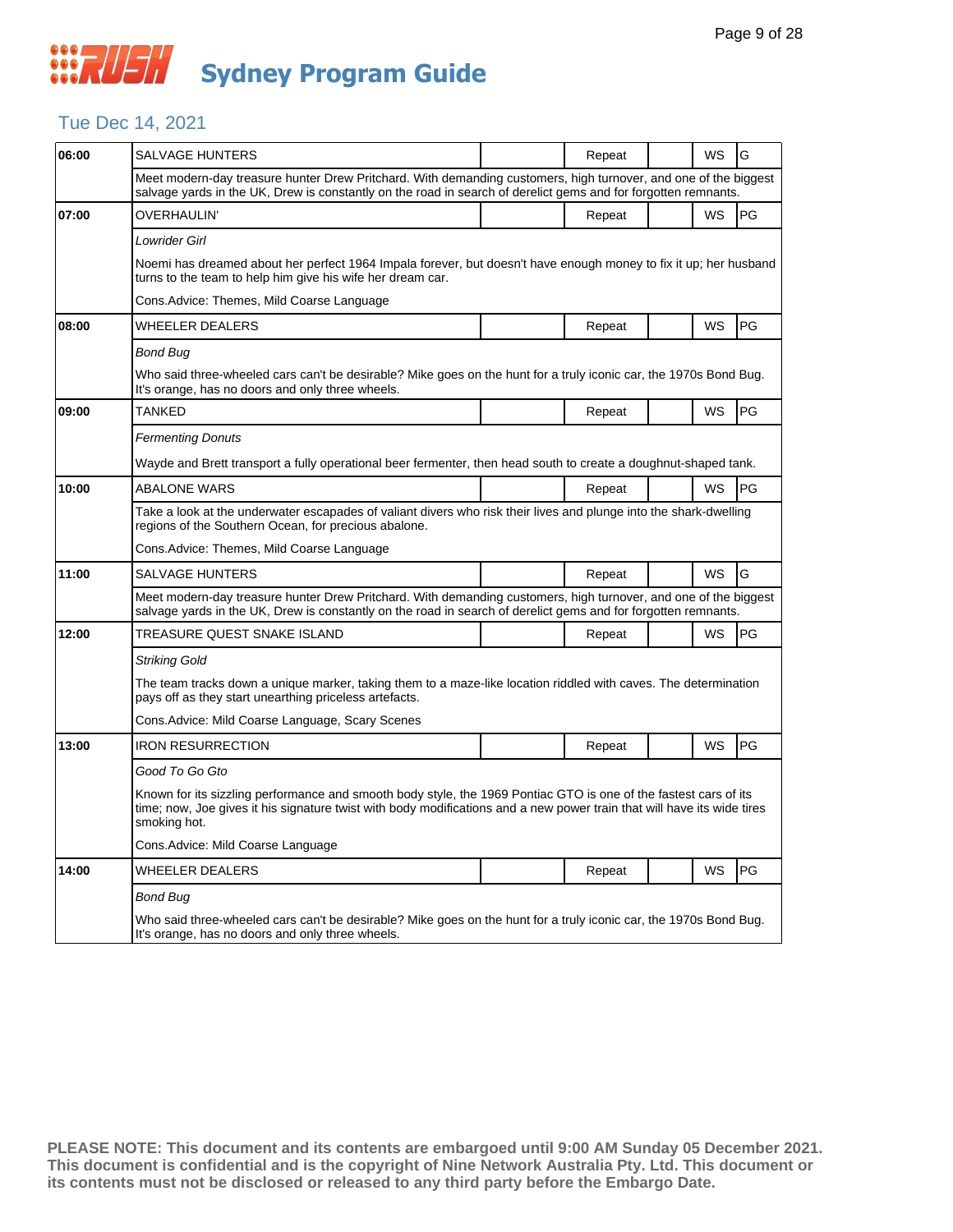#### Tue Dec 14, 2021

| 15:00 | <b>OVERHAULIN'</b>                                                                                                                                                                                                                |                                                                                                                  | Repeat |  | WS        | <b>PG</b> |  |  |  |
|-------|-----------------------------------------------------------------------------------------------------------------------------------------------------------------------------------------------------------------------------------|------------------------------------------------------------------------------------------------------------------|--------|--|-----------|-----------|--|--|--|
|       | Lowrider Girl                                                                                                                                                                                                                     |                                                                                                                  |        |  |           |           |  |  |  |
|       | turns to the team to help him give his wife her dream car.                                                                                                                                                                        | Noemi has dreamed about her perfect 1964 Impala forever, but doesn't have enough money to fix it up; her husband |        |  |           |           |  |  |  |
|       | Cons.Advice: Themes, Mild Coarse Language                                                                                                                                                                                         |                                                                                                                  |        |  |           |           |  |  |  |
| 16:00 | GARAGE SQUAD                                                                                                                                                                                                                      |                                                                                                                  | Repeat |  | WS        | PG        |  |  |  |
|       | Going Commando                                                                                                                                                                                                                    |                                                                                                                  |        |  |           |           |  |  |  |
|       | A 1972 Jeep Commando project is stuck in the mud and needs a complete overhaul, making it one of the dirtiest<br>jobs the squad have had in years.                                                                                |                                                                                                                  |        |  |           |           |  |  |  |
|       | Cons.Advice: Mild Coarse Language                                                                                                                                                                                                 |                                                                                                                  |        |  |           |           |  |  |  |
| 16:30 | <b>SALVAGE HUNTERS</b>                                                                                                                                                                                                            |                                                                                                                  | Repeat |  | <b>WS</b> | G         |  |  |  |
|       | Meet modern-day treasure hunter Drew Pritchard. With demanding customers, high turnover, and one of the biggest<br>salvage yards in the UK, Drew is constantly on the road in search of derelict gems and for forgotten remnants. |                                                                                                                  |        |  |           |           |  |  |  |
| 17:30 | TANKED                                                                                                                                                                                                                            |                                                                                                                  | Repeat |  | WS        | PG        |  |  |  |
|       | <b>Fermenting Donuts</b>                                                                                                                                                                                                          |                                                                                                                  |        |  |           |           |  |  |  |
|       | Wayde and Brett transport a fully operational beer fermenter, then head south to create a doughnut-shaped tank.                                                                                                                   |                                                                                                                  |        |  |           |           |  |  |  |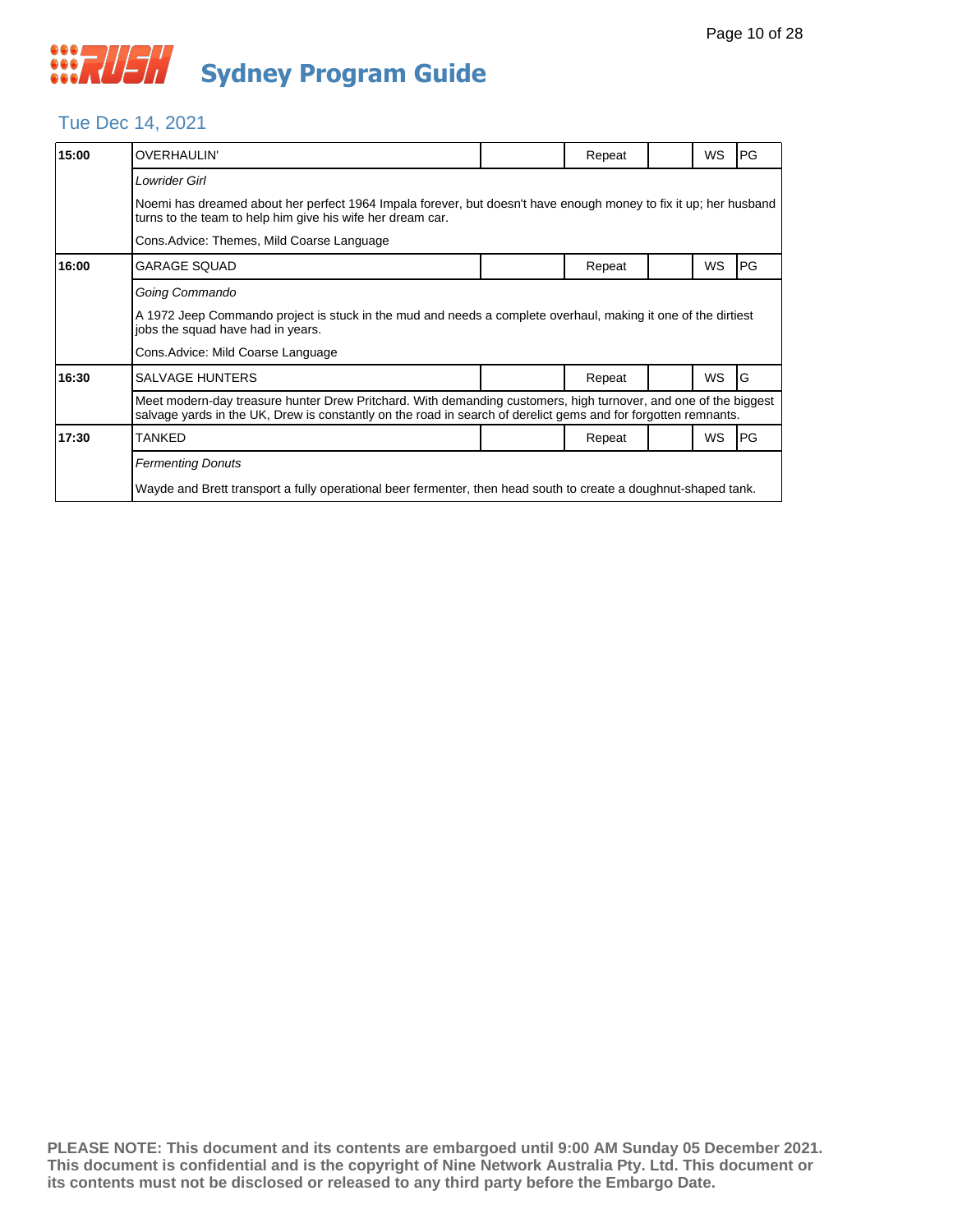## Tue Dec 14, 2021

| 18:30 | <b>WHEELER DEALERS</b>                                                                                                                                                                                                                                           |  | Repeat |  | WS        | <b>PG</b> |  |  |
|-------|------------------------------------------------------------------------------------------------------------------------------------------------------------------------------------------------------------------------------------------------------------------|--|--------|--|-----------|-----------|--|--|
|       | <b>Bond Bug</b>                                                                                                                                                                                                                                                  |  |        |  |           |           |  |  |
|       | Who said three-wheeled cars can't be desirable? Mike goes on the hunt for a truly iconic car, the 1970s Bond Bug.<br>It's orange, has no doors and only three wheels.                                                                                            |  |        |  |           |           |  |  |
| 19:30 | <b>BUSHCRAFT BUILD-OFF</b>                                                                                                                                                                                                                                       |  |        |  | <b>WS</b> | PG        |  |  |
|       | Taking on Water                                                                                                                                                                                                                                                  |  |        |  |           |           |  |  |
|       | It's sink or swim when Matt Graham challenges top Bushcrafters to create a working watercraft using only one tool<br>and the natural resources around them, capable of carrying three people and their supplies across Utah's Alpine<br>Lake.                    |  |        |  |           |           |  |  |
| 20:30 | <b>MAROONED WITH ED STAFFORD</b>                                                                                                                                                                                                                                 |  |        |  | WS        | M         |  |  |
|       | Patagonia                                                                                                                                                                                                                                                        |  |        |  |           |           |  |  |
|       | Dropped in the foothills of the Andes in Argentine Patagonia, Ed faces extreme exposure to both intense sunlight<br>and freezing temperatures, eating tadpoles and ant eggs.                                                                                     |  |        |  |           |           |  |  |
|       | Cons.Advice: Themes, Hunting Violence                                                                                                                                                                                                                            |  |        |  |           |           |  |  |
| 21:30 | <b>NAKED AND AFRAID</b>                                                                                                                                                                                                                                          |  |        |  | WS        | M         |  |  |
|       | 21 Miles, 21 Days                                                                                                                                                                                                                                                |  |        |  |           |           |  |  |
|       | In a lethal African hunting ground, a biker chick and a taxidermist have to stay on the move to survive. The pair must<br>push across 21 miles of savannah to find food and water while avoiding a pride of lions that's tracking them every<br>step of the way. |  |        |  |           |           |  |  |
|       | Cons.Advice: Themes, Nudity                                                                                                                                                                                                                                      |  |        |  |           |           |  |  |
| 22:30 | <b>DUAL SURVIVAL</b>                                                                                                                                                                                                                                             |  |        |  | WS        | M         |  |  |
|       | Bitten                                                                                                                                                                                                                                                           |  |        |  |           |           |  |  |
|       | Dave and Cody show how to survive the rugged jungle in Thailand using only the gear an ill-equipped ecotourist<br>might carry for a day trek: a Thai jungle knife, steel wool, a sharpening stone, a damaged cell phone and a bag of<br>tobacco.                 |  |        |  |           |           |  |  |
|       | Cons.Advice: Hunting Violence                                                                                                                                                                                                                                    |  |        |  |           |           |  |  |
| 23:30 | BUSHCRAFT BUILD-OFF                                                                                                                                                                                                                                              |  | Repeat |  | WS        | <b>PG</b> |  |  |
|       | Taking on Water                                                                                                                                                                                                                                                  |  |        |  |           |           |  |  |
|       | It's sink or swim when Matt Graham challenges top Bushcrafters to create a working watercraft using only one tool<br>and the natural resources around them, capable of carrying three people and their supplies across Utah's Alpine<br>Lake.                    |  |        |  |           |           |  |  |
| 00:30 | <b>MAROONED WITH ED STAFFORD</b>                                                                                                                                                                                                                                 |  | Repeat |  | WS        | M         |  |  |
|       | Patagonia                                                                                                                                                                                                                                                        |  |        |  |           |           |  |  |
|       | Dropped in the foothills of the Andes in Argentine Patagonia, Ed faces extreme exposure to both intense sunlight<br>and freezing temperatures, eating tadpoles and ant eggs.                                                                                     |  |        |  |           |           |  |  |
|       | Cons.Advice: Themes, Hunting Violence                                                                                                                                                                                                                            |  |        |  |           |           |  |  |
| 01:30 | NAKED AND AFRAID                                                                                                                                                                                                                                                 |  | Repeat |  | WS        | M         |  |  |
|       | 21 Miles, 21 Days                                                                                                                                                                                                                                                |  |        |  |           |           |  |  |
|       | In a lethal African hunting ground, a biker chick and a taxidermist have to stay on the move to survive. The pair must<br>push across 21 miles of savannah to find food and water while avoiding a pride of lions that's tracking them every<br>step of the way. |  |        |  |           |           |  |  |
|       | Cons.Advice: Themes, Nudity                                                                                                                                                                                                                                      |  |        |  |           |           |  |  |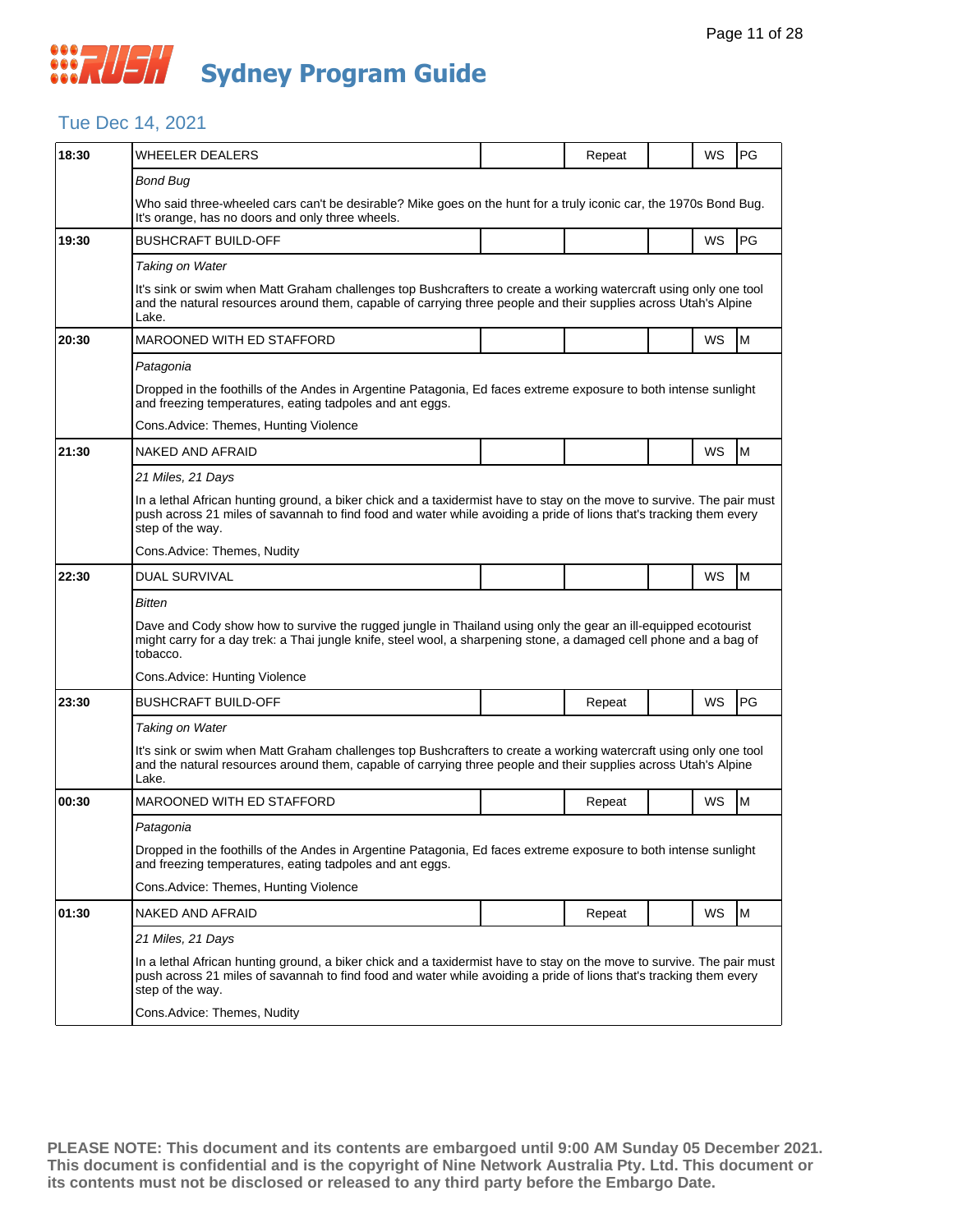#### Tue Dec 14, 2021

| 02:30 | <b>DUAL SURVIVAL</b>                                                                                                                                                                                                                             |  | Repeat |  | <b>WS</b> | IM.        |  |  |
|-------|--------------------------------------------------------------------------------------------------------------------------------------------------------------------------------------------------------------------------------------------------|--|--------|--|-----------|------------|--|--|
|       | <b>Bitten</b>                                                                                                                                                                                                                                    |  |        |  |           |            |  |  |
|       | Dave and Cody show how to survive the rugged jungle in Thailand using only the gear an ill-equipped ecotourist<br>might carry for a day trek: a Thai jungle knife, steel wool, a sharpening stone, a damaged cell phone and a bag of<br>tobacco. |  |        |  |           |            |  |  |
|       | Cons.Advice: Hunting Violence                                                                                                                                                                                                                    |  |        |  |           |            |  |  |
| 03:30 | <b>BUSHCRAFT BUILD-OFF</b>                                                                                                                                                                                                                       |  | Repeat |  | <b>WS</b> | <b>IPG</b> |  |  |
|       | Taking on Water                                                                                                                                                                                                                                  |  |        |  |           |            |  |  |
|       | It's sink or swim when Matt Graham challenges top Bushcrafters to create a working watercraft using only one tool<br>and the natural resources around them, capable of carrying three people and their supplies across Utah's Alpine<br>Lake.    |  |        |  |           |            |  |  |
| 04:30 | GARAGE SQUAD                                                                                                                                                                                                                                     |  | Repeat |  | WS        | <b>IPG</b> |  |  |
|       | Going Commando                                                                                                                                                                                                                                   |  |        |  |           |            |  |  |
|       | A 1972 Jeep Commando project is stuck in the mud and needs a complete overhaul, making it one of the dirtiest<br>jobs the squad have had in years.                                                                                               |  |        |  |           |            |  |  |
|       | Cons.Advice: Mild Coarse Language                                                                                                                                                                                                                |  |        |  |           |            |  |  |
| 05:00 | TANKED                                                                                                                                                                                                                                           |  | Repeat |  | WS        | <b>IPG</b> |  |  |
|       | <b>Fermenting Donuts</b>                                                                                                                                                                                                                         |  |        |  |           |            |  |  |
|       | Wayde and Brett transport a fully operational beer fermenter, then head south to create a doughnut-shaped tank.                                                                                                                                  |  |        |  |           |            |  |  |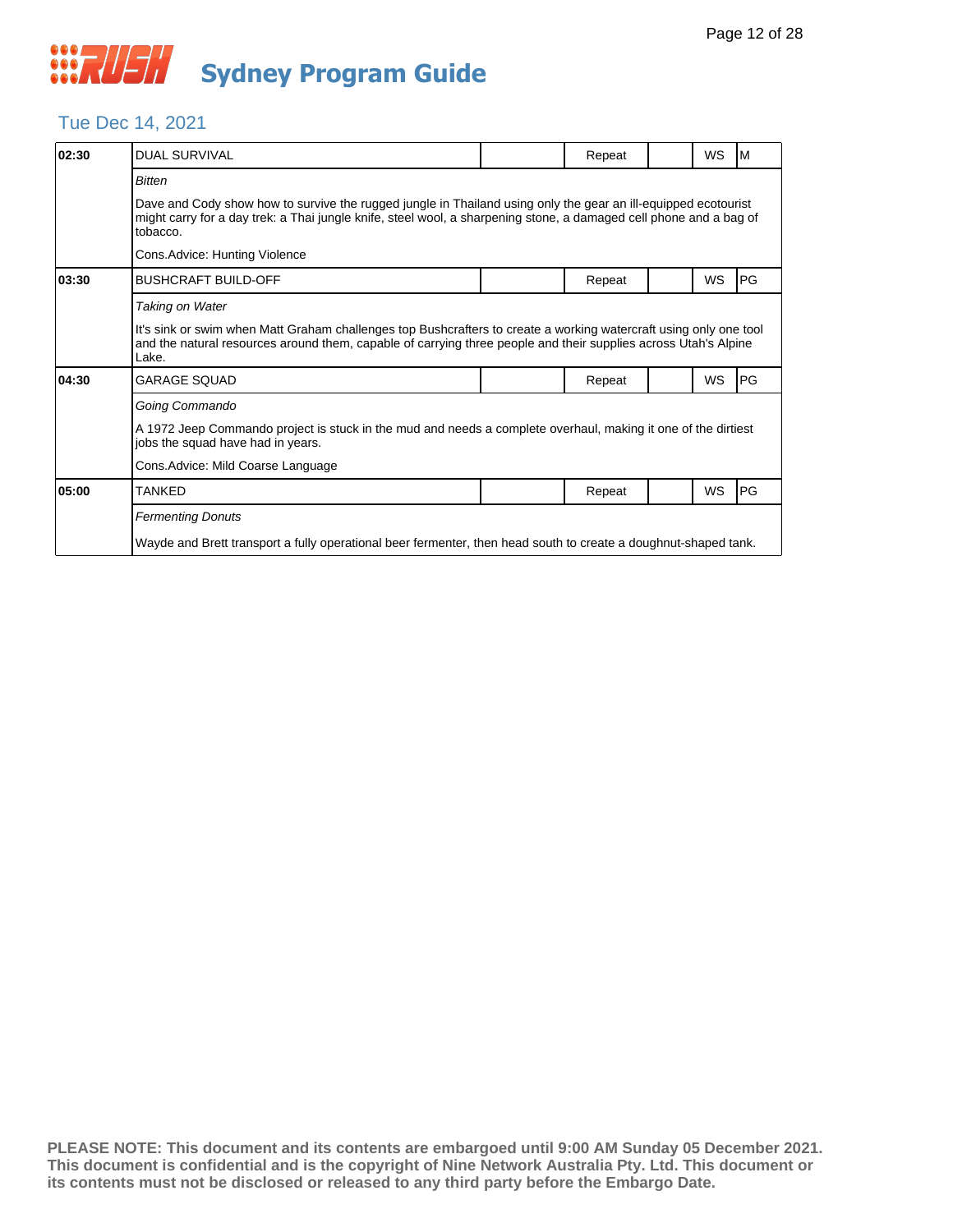#### Wed Dec 15, 2021

| 06:00 | JUNKYARD EMPIRE                                                                                                                                                                                                                                                 |  | Repeat |  | WS        | <b>PG</b> |  |  |
|-------|-----------------------------------------------------------------------------------------------------------------------------------------------------------------------------------------------------------------------------------------------------------------|--|--------|--|-----------|-----------|--|--|
|       | <b>Buck Wild Bronco</b>                                                                                                                                                                                                                                         |  |        |  |           |           |  |  |
|       | When Andy bags a 1994 Bronco at auction, he sees redneck gold in the making. But just as Andy's monster truck<br>kicks into gear, his father Bobby throws a wrench in the gears.                                                                                |  |        |  |           |           |  |  |
|       | Cons.Advice: Mild Coarse Language                                                                                                                                                                                                                               |  |        |  |           |           |  |  |
| 07:00 | OVERHAULIN'                                                                                                                                                                                                                                                     |  | Repeat |  | WS        | PG        |  |  |
|       | Photo Shoot Fiasco                                                                                                                                                                                                                                              |  |        |  |           |           |  |  |
|       | Miles and Chrissy both lose their fathers within three weeks of eachother, and Chrissy's dad leaves the Bronco to<br>Miles in his will; Miles views this car as a symbol and tribute to both fathers and wants to restore the Bronco to its<br>original beauty. |  |        |  |           |           |  |  |
|       | Cons.Advice: Themes, Mild Coarse Language                                                                                                                                                                                                                       |  |        |  |           |           |  |  |
| 08:00 | WHEELER DEALERS                                                                                                                                                                                                                                                 |  | Repeat |  | WS        | PG        |  |  |
|       | Land Rover Defender                                                                                                                                                                                                                                             |  |        |  |           |           |  |  |
|       | The guys take the Land Rover on a test drive before getting it ready for sale.                                                                                                                                                                                  |  |        |  |           |           |  |  |
| 09:00 | TANKED                                                                                                                                                                                                                                                          |  | Repeat |  | WS        | <b>PG</b> |  |  |
|       | A Healthy Dose Of Atm                                                                                                                                                                                                                                           |  |        |  |           |           |  |  |
|       | A Florida medical facility desires a tank in the shape of a syringe; the guys must construct an aquarium for their new<br>shop.                                                                                                                                 |  |        |  |           |           |  |  |
| 10:00 | <b>IRON RESURRECTION</b>                                                                                                                                                                                                                                        |  | Repeat |  | <b>WS</b> | PG        |  |  |
|       | Good To Go Gto                                                                                                                                                                                                                                                  |  |        |  |           |           |  |  |
|       | Known for its sizzling performance and smooth body style, the 1969 Pontiac GTO is one of the fastest cars of its<br>time; now, Joe gives it his signature twist with body modifications and a new power train that will have its wide tires<br>smoking hot.     |  |        |  |           |           |  |  |
|       |                                                                                                                                                                                                                                                                 |  |        |  |           |           |  |  |
|       | Cons. Advice: Mild Coarse Language                                                                                                                                                                                                                              |  |        |  |           |           |  |  |
| 11:00 | <b>SALVAGE HUNTERS</b>                                                                                                                                                                                                                                          |  | Repeat |  | WS        | G         |  |  |
|       | Meet modern-day treasure hunter Drew Pritchard. With demanding customers, high turnover, and one of the biggest<br>salvage yards in the UK, Drew is constantly on the road in search of derelict gems and for forgotten remnants.                               |  |        |  |           |           |  |  |
| 12:00 | <b>BUSHCRAFT BUILD-OFF</b>                                                                                                                                                                                                                                      |  | Repeat |  | WS        | <b>PG</b> |  |  |
|       | Taking on Water                                                                                                                                                                                                                                                 |  |        |  |           |           |  |  |
|       | It's sink or swim when Matt Graham challenges top Bushcrafters to create a working watercraft using only one tool<br>and the natural resources around them, capable of carrying three people and their supplies across Utah's Alpine<br>Lake.                   |  |        |  |           |           |  |  |
| 13:00 | <b>KINDIG CUSTOMS</b>                                                                                                                                                                                                                                           |  | Repeat |  | WS        | PG        |  |  |
|       | Let the Chef Cook                                                                                                                                                                                                                                               |  |        |  |           |           |  |  |
|       | Dave and the crew start on a 1966 Corvette, but one major challenge lies ahead for Dave the designer; He is up<br>against a client who is adamant that he doesn't want the colour of the car to be anywhere close to the original green<br>that it came in.     |  |        |  |           |           |  |  |
|       | Cons.Advice: Mild Coarse Language                                                                                                                                                                                                                               |  |        |  |           |           |  |  |
| 14:00 | <b>WHEELER DEALERS</b>                                                                                                                                                                                                                                          |  | Repeat |  | WS        | PG        |  |  |
|       | Land Rover Defender                                                                                                                                                                                                                                             |  |        |  |           |           |  |  |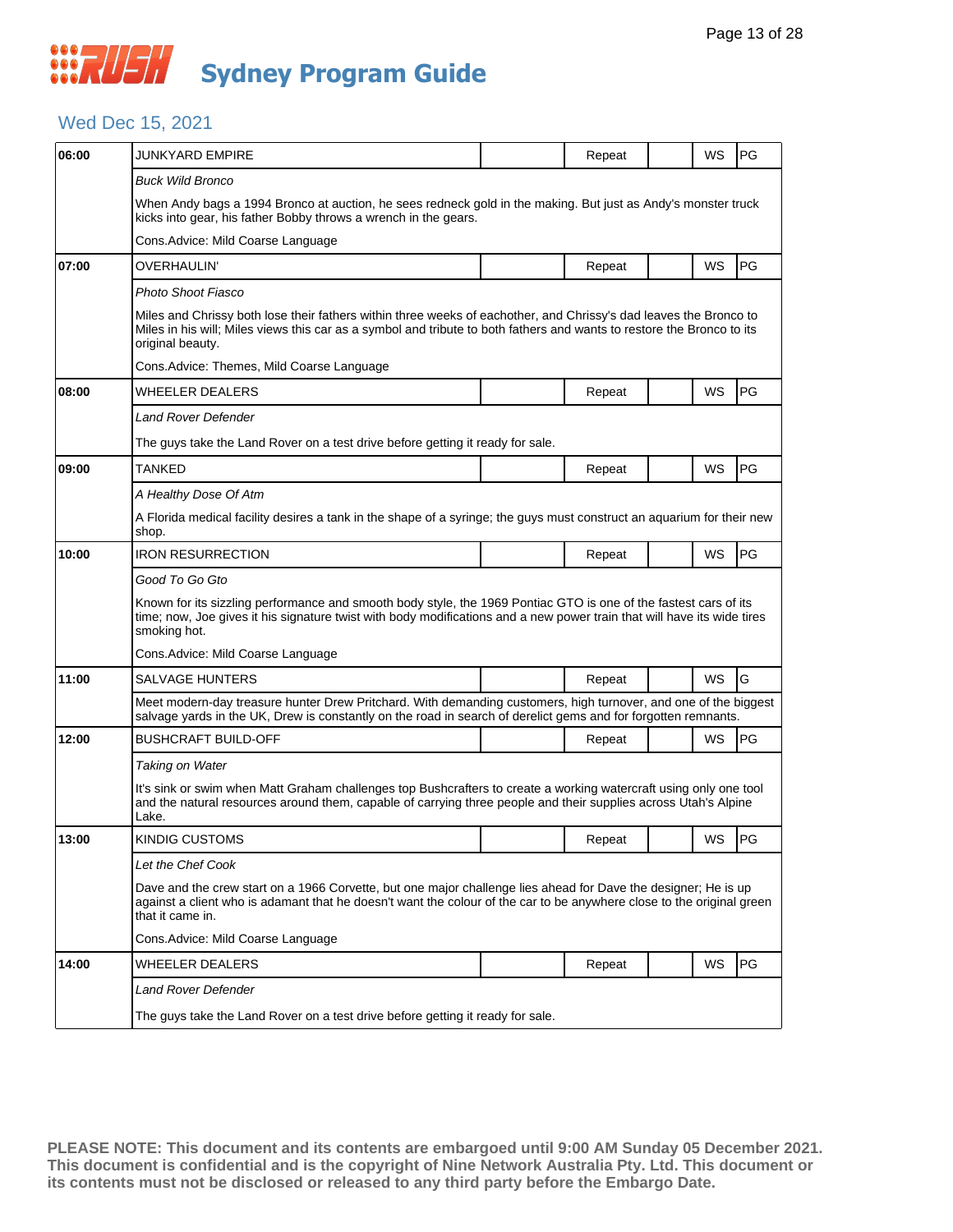#### Wed Dec 15, 2021

| 15:00 | OVERHAULIN'                                                                                                                                                                                                                                                     |  | Repeat |  | <b>WS</b> | <b>PG</b>  |  |  |  |
|-------|-----------------------------------------------------------------------------------------------------------------------------------------------------------------------------------------------------------------------------------------------------------------|--|--------|--|-----------|------------|--|--|--|
|       | Photo Shoot Fiasco                                                                                                                                                                                                                                              |  |        |  |           |            |  |  |  |
|       | Miles and Chrissy both lose their fathers within three weeks of eachother, and Chrissy's dad leaves the Bronco to<br>Miles in his will; Miles views this car as a symbol and tribute to both fathers and wants to restore the Bronco to its<br>original beauty. |  |        |  |           |            |  |  |  |
|       | Cons.Advice: Themes, Mild Coarse Language                                                                                                                                                                                                                       |  |        |  |           |            |  |  |  |
| 16:00 | <b>GARAGE SQUAD</b>                                                                                                                                                                                                                                             |  | Repeat |  | <b>WS</b> | <b>IPG</b> |  |  |  |
|       | Galaxie Greif                                                                                                                                                                                                                                                   |  |        |  |           |            |  |  |  |
|       | A 1963 Galaxie sends the team's heads spinning. The product of a marketing attempt around the excitement of the<br>Space Race, this car has great potential.                                                                                                    |  |        |  |           |            |  |  |  |
|       | Cons.Advice: Mild Coarse Language                                                                                                                                                                                                                               |  |        |  |           |            |  |  |  |
| 16:30 | SALVAGE HUNTERS                                                                                                                                                                                                                                                 |  | Repeat |  | <b>WS</b> | lG         |  |  |  |
|       | Meet modern-day treasure hunter Drew Pritchard. With demanding customers, high turnover, and one of the biggest<br>salvage yards in the UK, Drew is constantly on the road in search of derelict gems and for forgotten remnants.                               |  |        |  |           |            |  |  |  |
| 17:30 | TANKED                                                                                                                                                                                                                                                          |  | Repeat |  | WS        | <b>IPG</b> |  |  |  |
|       | A Healthy Dose Of Atm                                                                                                                                                                                                                                           |  |        |  |           |            |  |  |  |
|       | A Florida medical facility desires a tank in the shape of a syringe; the guys must construct an aquarium for their new<br>shop.                                                                                                                                 |  |        |  |           |            |  |  |  |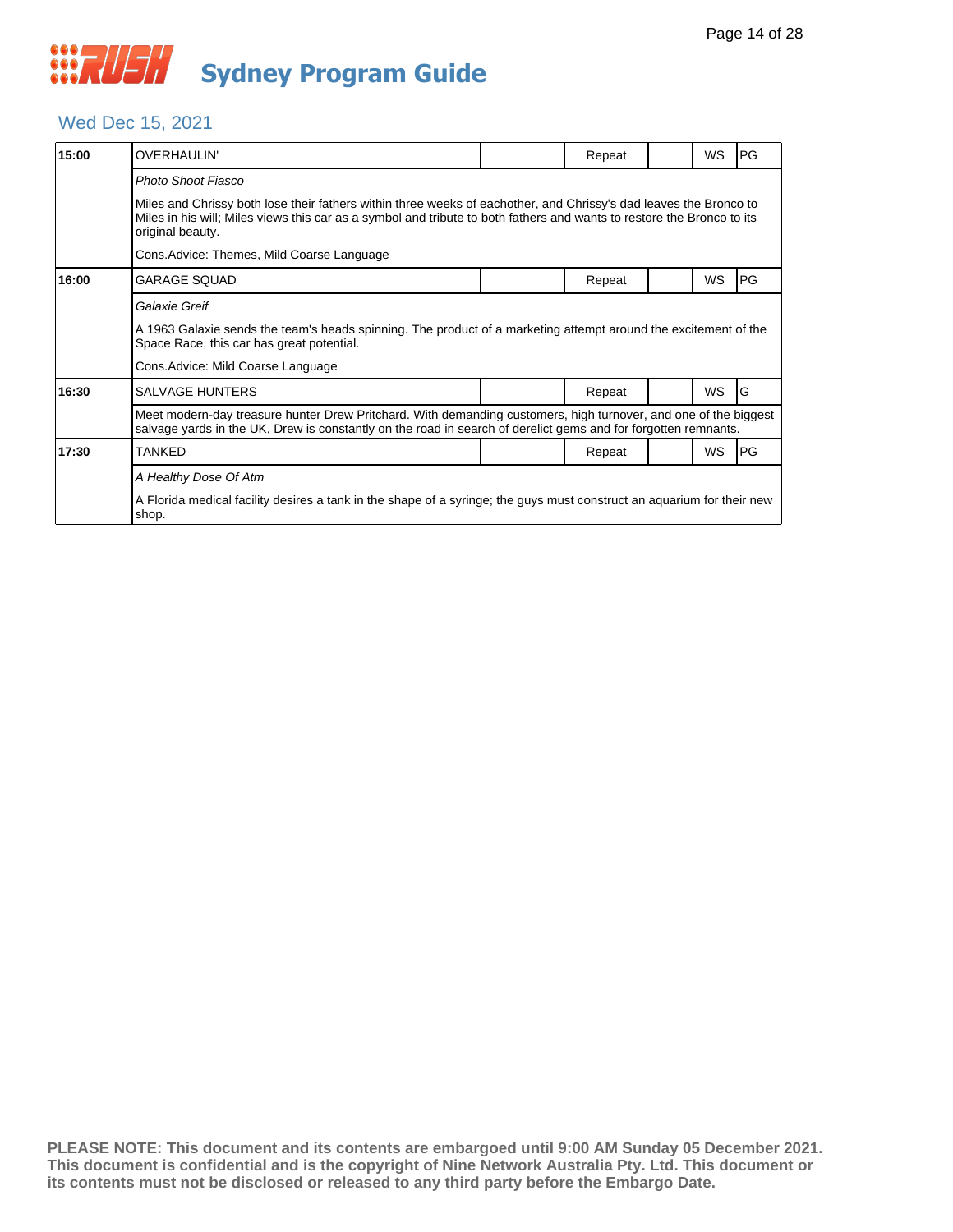#### Wed Dec 15, 2021

| 18:30 | WHEELER DEALERS                                                                                                                                                                                                                                                                                                                                                                    |           | Repeat |  | WS        | PG |  |  |
|-------|------------------------------------------------------------------------------------------------------------------------------------------------------------------------------------------------------------------------------------------------------------------------------------------------------------------------------------------------------------------------------------|-----------|--------|--|-----------|----|--|--|
|       | Land Rover Defender                                                                                                                                                                                                                                                                                                                                                                |           |        |  |           |    |  |  |
|       | The guys take the Land Rover on a test drive before getting it ready for sale.                                                                                                                                                                                                                                                                                                     |           |        |  |           |    |  |  |
| 19:30 | UNIQUE RIDES                                                                                                                                                                                                                                                                                                                                                                       |           |        |  | WS        | PG |  |  |
|       | Revenge of the Thing                                                                                                                                                                                                                                                                                                                                                               |           |        |  |           |    |  |  |
|       | Will Castro and his team take on one of their toughest and most personal assignments, a 1970s Volkswagen "Thing"<br>- a tribute car to honor a close friend's brother who passed away at a young age. Before they can begin customising,<br>they have to do a full frame-off restoration of the old, rusted out VW. Can they turn this hunk of junk into a beach-<br>ready runner? |           |        |  |           |    |  |  |
|       | Cons.Advice: Mild Coarse Language                                                                                                                                                                                                                                                                                                                                                  |           |        |  |           |    |  |  |
| 20:30 | SPEED IS THE NEW BLACK                                                                                                                                                                                                                                                                                                                                                             |           |        |  | WS        | M  |  |  |
|       | Chevelle Reborn - Part 2                                                                                                                                                                                                                                                                                                                                                           |           |        |  |           |    |  |  |
|       | With new demands from their client, Classic Car Studios fights to finish their 1971 Chevelle reinvention from classic<br>muscle to modern day super car. A new look, Ferrari inspired custom touches & a new power plant make this a true,<br>one of a kind Chevelle.                                                                                                              |           |        |  |           |    |  |  |
|       | Cons.Advice: Some Coarse Language, Dangerous Behaviour                                                                                                                                                                                                                                                                                                                             |           |        |  |           |    |  |  |
| 21:30 | <b>KINDIG CUSTOMS</b>                                                                                                                                                                                                                                                                                                                                                              |           |        |  | WS        | PG |  |  |
|       | Let's Make Green Great Again                                                                                                                                                                                                                                                                                                                                                       |           |        |  |           |    |  |  |
|       | After some intense colour development, the client is on board with the shade of green Dave has come up with, and<br>the car moves into the paint booth. The client has only seen the colour on a swatch.                                                                                                                                                                           |           |        |  |           |    |  |  |
|       | Cons.Advice: Mild Coarse Language                                                                                                                                                                                                                                                                                                                                                  |           |        |  |           |    |  |  |
| 22:30 | <b>TOP GEAR</b>                                                                                                                                                                                                                                                                                                                                                                    | Captioned | Repeat |  | <b>WS</b> | PG |  |  |
|       | In an interesting challenge the boys try to turn a Ford Transit van into a makeshift hovercraft for the people in towns<br>that are flooded regularly. Guest star Hugh Jackman also makes an appearance for a special interview.                                                                                                                                                   |           |        |  |           |    |  |  |
|       | Cons. Advice: Stylised Violence, Mild Coarse Language, Dangerous Behaviour                                                                                                                                                                                                                                                                                                         |           |        |  |           |    |  |  |
| 00:00 | UNIQUE RIDES                                                                                                                                                                                                                                                                                                                                                                       |           | Repeat |  | <b>WS</b> | PG |  |  |
|       | Revenge of the Thing                                                                                                                                                                                                                                                                                                                                                               |           |        |  |           |    |  |  |
|       | Will Castro and his team take on one of their toughest and most personal assignments, a 1970s Volkswagen "Thing"<br>- a tribute car to honor a close friend's brother who passed away at a young age. Before they can begin customising,<br>they have to do a full frame-off restoration of the old, rusted out VW. Can they turn this hunk of junk into a beach-<br>ready runner? |           |        |  |           |    |  |  |
|       | Cons. Advice: Mild Coarse Language                                                                                                                                                                                                                                                                                                                                                 |           |        |  |           |    |  |  |
| 01:00 | SPEED IS THE NEW BLACK                                                                                                                                                                                                                                                                                                                                                             |           | Repeat |  | WS        | M  |  |  |
|       | Chevelle Reborn - Part 2                                                                                                                                                                                                                                                                                                                                                           |           |        |  |           |    |  |  |
|       | With new demands from their client, Classic Car Studios fights to finish their 1971 Chevelle reinvention from classic<br>muscle to modern day super car. A new look, Ferrari inspired custom touches & a new power plant make this a true,<br>one of a kind Chevelle.                                                                                                              |           |        |  |           |    |  |  |
|       | Cons.Advice: Some Coarse Language, Dangerous Behaviour                                                                                                                                                                                                                                                                                                                             |           |        |  |           |    |  |  |
|       |                                                                                                                                                                                                                                                                                                                                                                                    |           |        |  |           |    |  |  |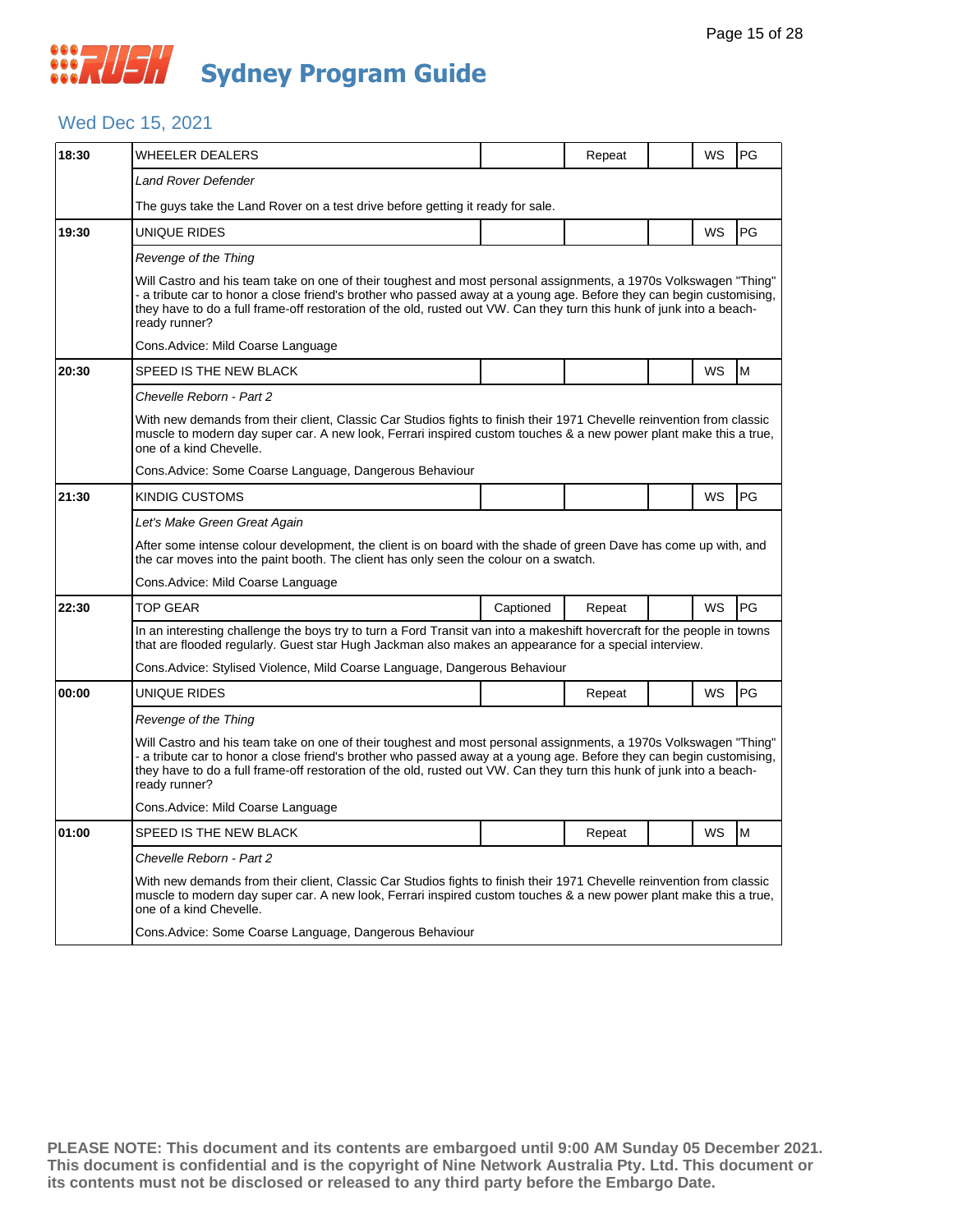#### Wed Dec 15, 2021

| 02:00 | KINDIG CUSTOMS                                                                                                                                                                                                                                                  |  | Repeat |  | WS        | PG |  |  |
|-------|-----------------------------------------------------------------------------------------------------------------------------------------------------------------------------------------------------------------------------------------------------------------|--|--------|--|-----------|----|--|--|
|       | Let's Make Green Great Again                                                                                                                                                                                                                                    |  |        |  |           |    |  |  |
|       | After some intense colour development, the client is on board with the shade of green Dave has come up with, and<br>the car moves into the paint booth. The client has only seen the colour on a swatch.                                                        |  |        |  |           |    |  |  |
|       | Cons. Advice: Mild Coarse Language                                                                                                                                                                                                                              |  |        |  |           |    |  |  |
| 03:00 | <b>OVERHAULIN'</b>                                                                                                                                                                                                                                              |  | Repeat |  | WS        | PG |  |  |
|       | Photo Shoot Fiasco                                                                                                                                                                                                                                              |  |        |  |           |    |  |  |
|       | Miles and Chrissy both lose their fathers within three weeks of eachother, and Chrissy's dad leaves the Bronco to<br>Miles in his will; Miles views this car as a symbol and tribute to both fathers and wants to restore the Bronco to its<br>original beauty. |  |        |  |           |    |  |  |
|       | Cons. Advice: Themes, Mild Coarse Language                                                                                                                                                                                                                      |  |        |  |           |    |  |  |
| 04:00 | <b>WHEELER DEALERS</b>                                                                                                                                                                                                                                          |  | Repeat |  | <b>WS</b> | PG |  |  |
|       | <b>Land Rover Defender</b>                                                                                                                                                                                                                                      |  |        |  |           |    |  |  |
|       | The guys take the Land Rover on a test drive before getting it ready for sale.                                                                                                                                                                                  |  |        |  |           |    |  |  |
| 05:00 | TANKED                                                                                                                                                                                                                                                          |  | Repeat |  | <b>WS</b> | PG |  |  |
|       | A Healthy Dose Of Atm                                                                                                                                                                                                                                           |  |        |  |           |    |  |  |
|       | A Florida medical facility desires a tank in the shape of a syringe; the guys must construct an aquarium for their new<br>shop.                                                                                                                                 |  |        |  |           |    |  |  |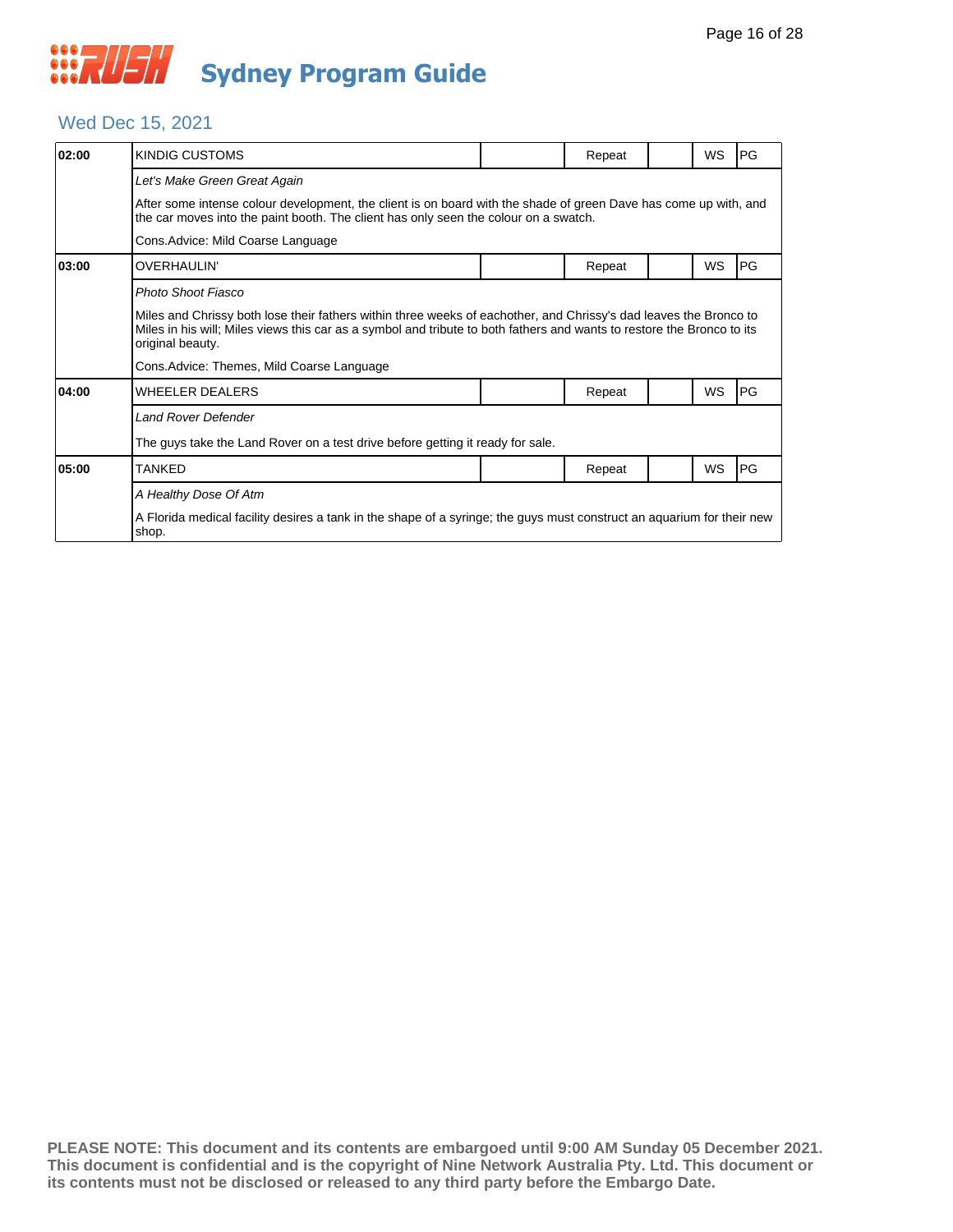## Thu Dec 16, 2021

| 06:00 | SALVAGE HUNTERS                                                                                                                                                                                                                                                                                                                                                                    |  | Repeat |  | WS | G         |  |  |  |
|-------|------------------------------------------------------------------------------------------------------------------------------------------------------------------------------------------------------------------------------------------------------------------------------------------------------------------------------------------------------------------------------------|--|--------|--|----|-----------|--|--|--|
|       | Meet modern-day treasure hunter Drew Pritchard. With demanding customers, high turnover, and one of the biggest<br>salvage yards in the UK, Drew is constantly on the road in search of derelict gems and for forgotten remnants.                                                                                                                                                  |  |        |  |    |           |  |  |  |
| 07:00 | OVERHAULIN'                                                                                                                                                                                                                                                                                                                                                                        |  | Repeat |  | WS | <b>PG</b> |  |  |  |
|       | Uncle Sam's Nephew                                                                                                                                                                                                                                                                                                                                                                 |  |        |  |    |           |  |  |  |
|       | The crew takes on David's '68 Firebird, which has been sitting in his parents' garage while he served three times in<br>Iraq and Afghanistan.                                                                                                                                                                                                                                      |  |        |  |    |           |  |  |  |
|       | Cons.Advice: Themes, Mild Coarse Language                                                                                                                                                                                                                                                                                                                                          |  |        |  |    |           |  |  |  |
| 08:00 | <b>WHEELER DEALERS</b>                                                                                                                                                                                                                                                                                                                                                             |  | Repeat |  | WS | <b>PG</b> |  |  |  |
|       | Volvo P1800s                                                                                                                                                                                                                                                                                                                                                                       |  |        |  |    |           |  |  |  |
|       | The team cannot wait to get their hands on a Volvo P1800 but the problem is, these cars are rare and Mike can only<br>find a single car that is in budget and hopes it will be good enough.                                                                                                                                                                                        |  |        |  |    |           |  |  |  |
| 09:00 | <b>TANKED</b>                                                                                                                                                                                                                                                                                                                                                                      |  | Repeat |  | WS | PG        |  |  |  |
|       | Popcorn On The High Seas                                                                                                                                                                                                                                                                                                                                                           |  |        |  |    |           |  |  |  |
|       | Wayde and Brett create two aquariums for a mall's new food court, then work to transform a vintage popcorn<br>machine into a tank.                                                                                                                                                                                                                                                 |  |        |  |    |           |  |  |  |
| 10:00 | GARAGE SQUAD                                                                                                                                                                                                                                                                                                                                                                       |  | Repeat |  | WS | <b>PG</b> |  |  |  |
|       | A Tri-Five Comes Alive                                                                                                                                                                                                                                                                                                                                                             |  |        |  |    |           |  |  |  |
|       | Two brothers bring in a Chevrolet Tri-Five that has been in their family for decades but has not moved in 17 years;<br>the Squad attempts to get the vehicle back on the road.                                                                                                                                                                                                     |  |        |  |    |           |  |  |  |
|       | Cons.Advice: Mild Coarse Language                                                                                                                                                                                                                                                                                                                                                  |  |        |  |    |           |  |  |  |
| 11:00 | <b>SALVAGE HUNTERS</b>                                                                                                                                                                                                                                                                                                                                                             |  | Repeat |  | WS | G         |  |  |  |
|       | Meet modern-day treasure hunter Drew Pritchard. With demanding customers, high turnover, and one of the biggest<br>salvage yards in the UK, Drew is constantly on the road in search of derelict gems and for forgotten remnants.                                                                                                                                                  |  |        |  |    |           |  |  |  |
| 12:00 | SPEED IS THE NEW BLACK                                                                                                                                                                                                                                                                                                                                                             |  | Repeat |  | WS | <b>PG</b> |  |  |  |
|       | Chevelle Reborn - Part 2                                                                                                                                                                                                                                                                                                                                                           |  |        |  |    |           |  |  |  |
|       | With new demands from their client, Classic Car Studios fights to finish their 1971 Chevelle reinvention from classic<br>muscle to modern day super car. A new look, Ferrari inspired custom touches & a new power plant make this a true,<br>one of a kind Chevelle.                                                                                                              |  |        |  |    |           |  |  |  |
|       | Cons. Advice: Some Coarse Language, Dangerous Behaviour                                                                                                                                                                                                                                                                                                                            |  |        |  |    |           |  |  |  |
| 13:00 | UNIQUE RIDES                                                                                                                                                                                                                                                                                                                                                                       |  | Repeat |  | WS | PG        |  |  |  |
|       | Revenge of the Thing                                                                                                                                                                                                                                                                                                                                                               |  |        |  |    |           |  |  |  |
|       | Will Castro and his team take on one of their toughest and most personal assignments, a 1970s Volkswagen "Thing"<br>- a tribute car to honor a close friend's brother who passed away at a young age. Before they can begin customising,<br>they have to do a full frame-off restoration of the old, rusted out VW. Can they turn this hunk of junk into a beach-<br>ready runner? |  |        |  |    |           |  |  |  |
|       | Cons.Advice: Mild Coarse Language                                                                                                                                                                                                                                                                                                                                                  |  |        |  |    |           |  |  |  |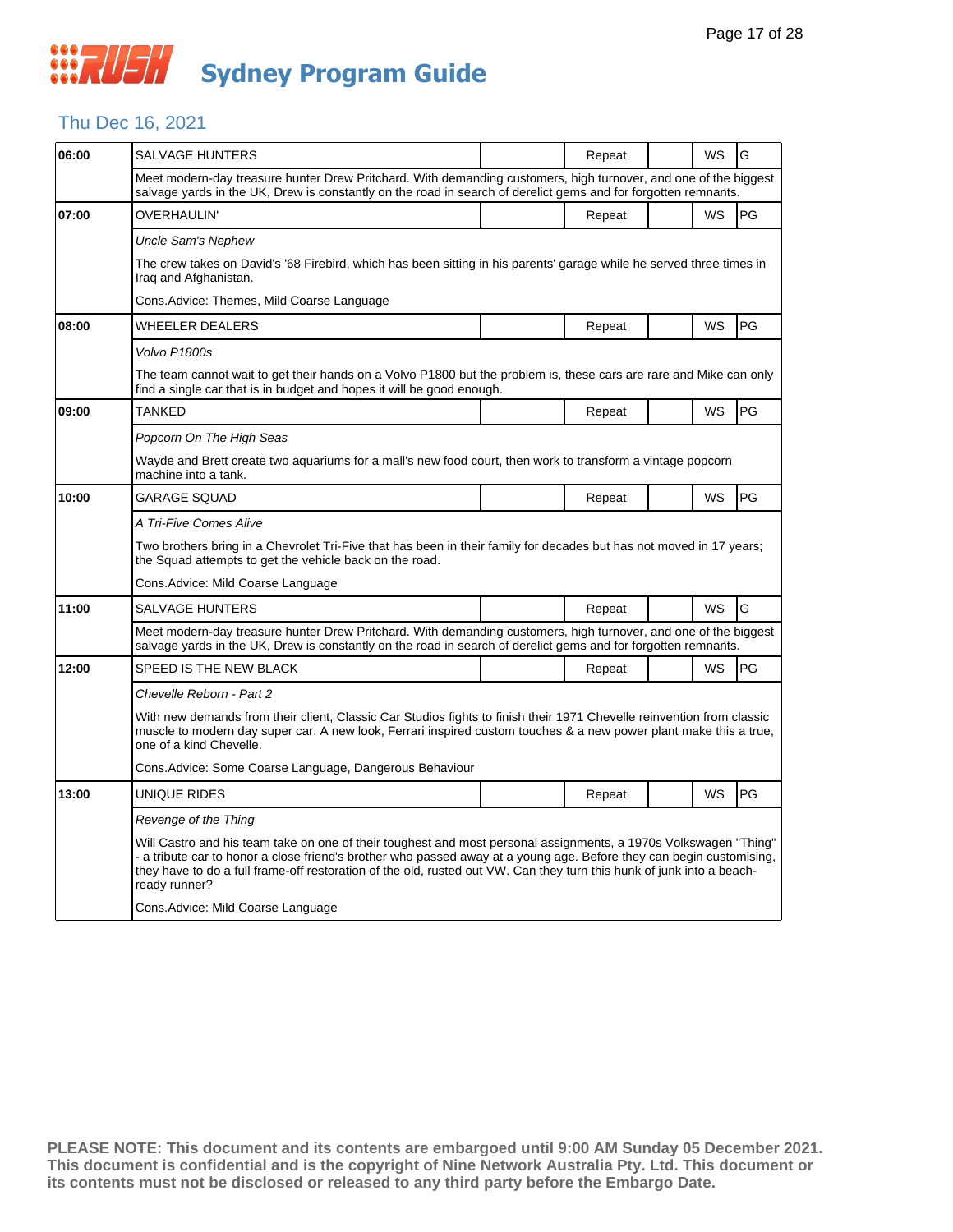

## Thu Dec 16, 2021

| 14:00 | <b>WHEELER DEALERS</b>                                                                                                                                                                                                            |  | Repeat |  | <b>WS</b> | <b>PG</b> |  |  |
|-------|-----------------------------------------------------------------------------------------------------------------------------------------------------------------------------------------------------------------------------------|--|--------|--|-----------|-----------|--|--|
|       | Volvo P1800s                                                                                                                                                                                                                      |  |        |  |           |           |  |  |
|       | The team cannot wait to get their hands on a Volvo P1800 but the problem is, these cars are rare and Mike can only<br>find a single car that is in budget and hopes it will be good enough.                                       |  |        |  |           |           |  |  |
| 15:00 | <b>OVERHAULIN'</b>                                                                                                                                                                                                                |  | Repeat |  | <b>WS</b> | <b>PG</b> |  |  |
|       | <b>Uncle Sam's Nephew</b>                                                                                                                                                                                                         |  |        |  |           |           |  |  |
|       | The crew takes on David's '68 Firebird, which has been sitting in his parents' garage while he served three times in<br>Irag and Afghanistan.                                                                                     |  |        |  |           |           |  |  |
|       | Cons. Advice: Themes, Mild Coarse Language                                                                                                                                                                                        |  |        |  |           |           |  |  |
| 16:00 | <b>GARAGE SOUAD</b>                                                                                                                                                                                                               |  | Repeat |  | WS        | PG        |  |  |
|       | 1963 Impala                                                                                                                                                                                                                       |  |        |  |           |           |  |  |
|       | A 1963 Impala shakes off every attempt to restore her. An absolute classic from Chevrolet, the squad know that this<br>cult car will be worth the effort.                                                                         |  |        |  |           |           |  |  |
|       | Cons. Advice: Mild Coarse Language                                                                                                                                                                                                |  |        |  |           |           |  |  |
| 16:30 | <b>SALVAGE HUNTERS</b>                                                                                                                                                                                                            |  | Repeat |  | <b>WS</b> | G         |  |  |
|       | Meet modern-day treasure hunter Drew Pritchard. With demanding customers, high turnover, and one of the biggest<br>salvage yards in the UK, Drew is constantly on the road in search of derelict gems and for forgotten remnants. |  |        |  |           |           |  |  |
| 17:30 | <b>TANKED</b>                                                                                                                                                                                                                     |  | Repeat |  | <b>WS</b> | <b>PG</b> |  |  |
|       | Popcorn On The High Seas                                                                                                                                                                                                          |  |        |  |           |           |  |  |
|       | Wayde and Brett create two aguariums for a mall's new food court, then work to transform a vintage popcorn<br>machine into a tank.                                                                                                |  |        |  |           |           |  |  |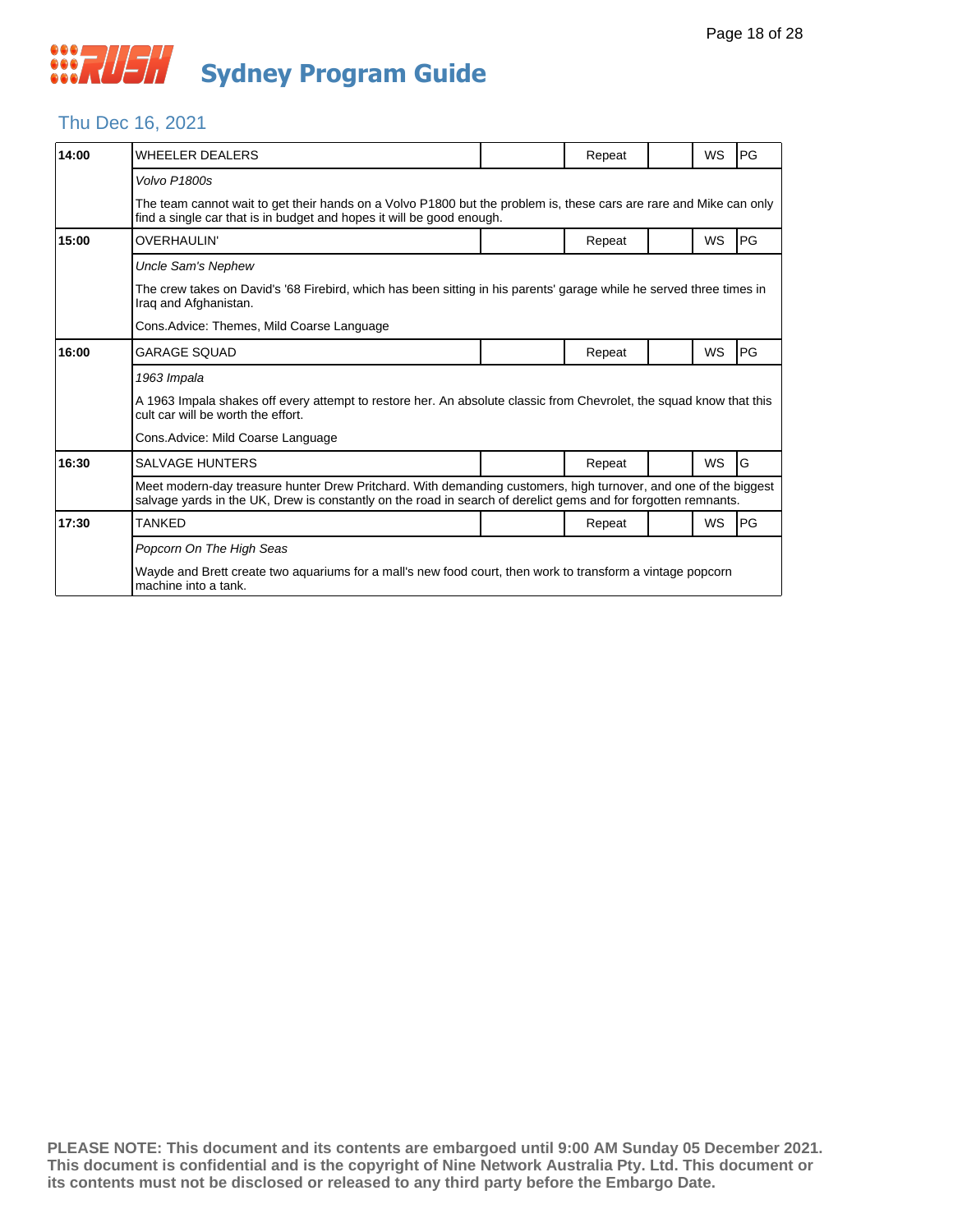## Thu Dec 16, 2021

| 18:30 | WHEELER DEALERS                                                                                                                                                                                                 |                                                                        | Repeat |  | WS | PG |  |  |  |
|-------|-----------------------------------------------------------------------------------------------------------------------------------------------------------------------------------------------------------------|------------------------------------------------------------------------|--------|--|----|----|--|--|--|
|       | Volvo P1800s                                                                                                                                                                                                    |                                                                        |        |  |    |    |  |  |  |
|       | The team cannot wait to get their hands on a Volvo P1800 but the problem is, these cars are rare and Mike can only<br>find a single car that is in budget and hopes it will be good enough.                     |                                                                        |        |  |    |    |  |  |  |
| 19:30 | <b>KINDIG CUSTOMS</b>                                                                                                                                                                                           |                                                                        | Repeat |  | WS | PG |  |  |  |
|       | More Than One Way to Ski a Cat (And a Bird)                                                                                                                                                                     |                                                                        |        |  |    |    |  |  |  |
|       | An Audi R8 Spyder, a 1978 Trans Am and a 1970 Challenger are featured.                                                                                                                                          |                                                                        |        |  |    |    |  |  |  |
|       | Cons. Advice: Mild Coarse Language                                                                                                                                                                              |                                                                        |        |  |    |    |  |  |  |
| 20:30 | <b>STREET OUTLAWS</b>                                                                                                                                                                                           |                                                                        |        |  | WS | M  |  |  |  |
|       | \$25k Daily Drivers Only                                                                                                                                                                                        |                                                                        |        |  |    |    |  |  |  |
|       | They host another daily driver race and invite racers from all over the country to come to the 405 and race for<br>\$25,000; all the racers get their cars ready and cruise to the race spot for the big event. |                                                                        |        |  |    |    |  |  |  |
|       | Cons.Advice: Adult Themes, Some Coarse Language                                                                                                                                                                 |                                                                        |        |  |    |    |  |  |  |
| 21:30 | STREET OUTLAWS: NO PREP KINGS                                                                                                                                                                                   |                                                                        |        |  | WS | M  |  |  |  |
|       | <b>Ruler of the Mountain</b>                                                                                                                                                                                    |                                                                        |        |  |    |    |  |  |  |
|       | Racers battle the thin air conditions during round two at Colorado's Bandimere Speedway.                                                                                                                        |                                                                        |        |  |    |    |  |  |  |
|       | Cons.Advice: Mature Themes, Some Coarse Language                                                                                                                                                                |                                                                        |        |  |    |    |  |  |  |
| 22:30 | SPEED IS THE NEW BLACK                                                                                                                                                                                          |                                                                        | Repeat |  | WS | M  |  |  |  |
|       | <b>Wild Horses</b>                                                                                                                                                                                              |                                                                        |        |  |    |    |  |  |  |
|       | When a 1969 Chevelle hits the workshop even 1000 horsepower isn't enough. Noah challenges the team to turn it<br>into an award-winning speed demon.                                                             |                                                                        |        |  |    |    |  |  |  |
|       | Cons. Advice: Some Coarse Language, Dangerous Behaviour                                                                                                                                                         |                                                                        |        |  |    |    |  |  |  |
| 23:30 | <b>KINDIG CUSTOMS</b>                                                                                                                                                                                           |                                                                        | Repeat |  | WS | PG |  |  |  |
|       | More Than One Way to Ski a Cat (And a Bird)                                                                                                                                                                     |                                                                        |        |  |    |    |  |  |  |
|       |                                                                                                                                                                                                                 | An Audi R8 Spyder, a 1978 Trans Am and a 1970 Challenger are featured. |        |  |    |    |  |  |  |
|       | Cons.Advice: Mild Coarse Language                                                                                                                                                                               |                                                                        |        |  |    |    |  |  |  |
| 00:30 | <b>STREET OUTLAWS</b>                                                                                                                                                                                           |                                                                        | Repeat |  | WS | M  |  |  |  |
|       | \$25k Daily Drivers Only                                                                                                                                                                                        |                                                                        |        |  |    |    |  |  |  |
|       | They host another daily driver race and invite racers from all over the country to come to the 405 and race for<br>\$25,000; all the racers get their cars ready and cruise to the race spot for the big event. |                                                                        |        |  |    |    |  |  |  |
|       | Cons. Advice: Adult Themes, Some Coarse Language                                                                                                                                                                |                                                                        |        |  |    |    |  |  |  |
| 01:30 | STREET OUTLAWS: NO PREP KINGS                                                                                                                                                                                   |                                                                        | Repeat |  | WS | M  |  |  |  |
|       | <b>Ruler of the Mountain</b>                                                                                                                                                                                    |                                                                        |        |  |    |    |  |  |  |
|       | Racers battle the thin air conditions during round two at Colorado's Bandimere Speedway.                                                                                                                        |                                                                        |        |  |    |    |  |  |  |
|       | Cons.Advice: Mature Themes, Some Coarse Language                                                                                                                                                                |                                                                        |        |  |    |    |  |  |  |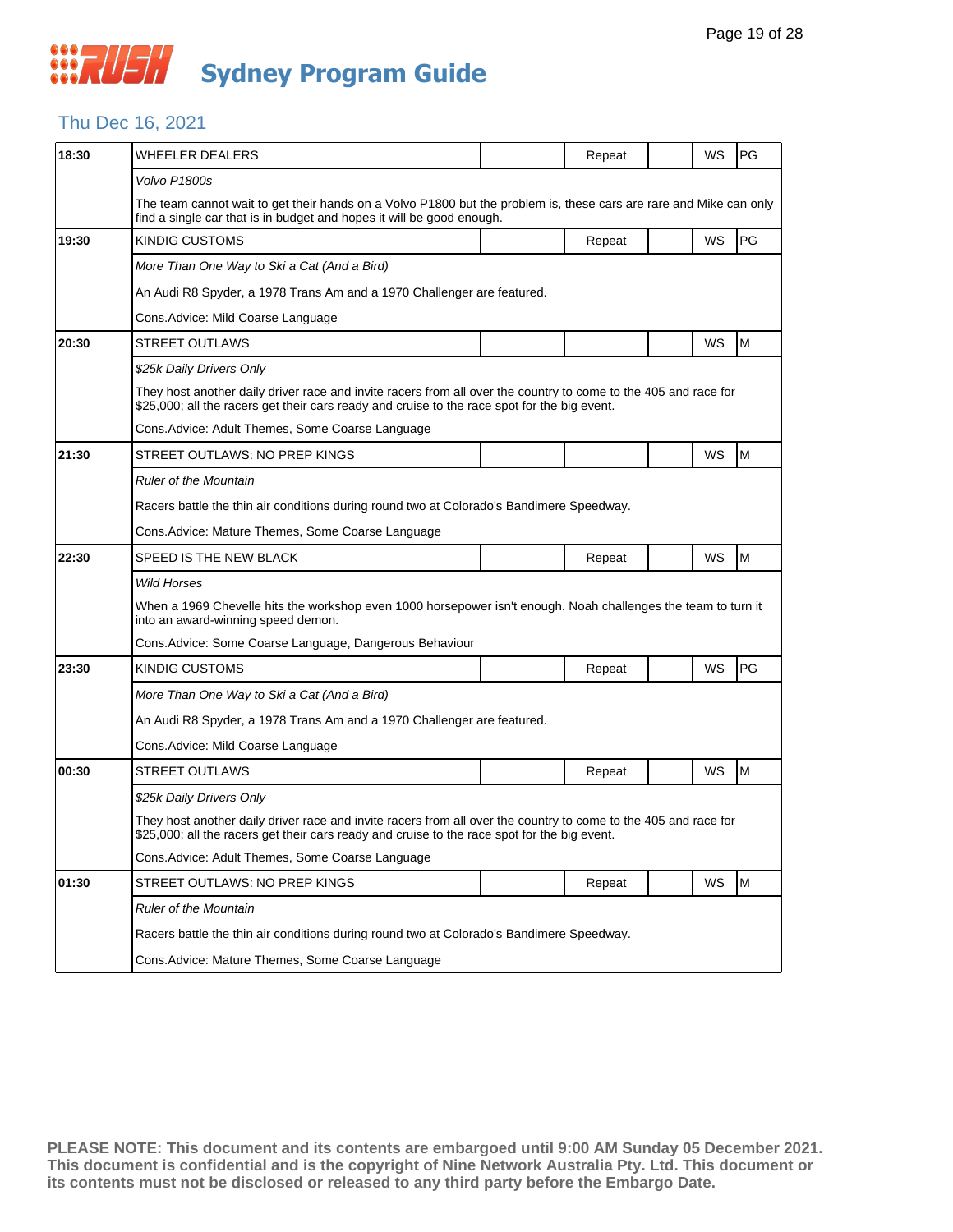## Thu Dec 16, 2021

| 02:30 | TANKED                                                                                                                                                                                                                            |  | Repeat |  | WS        | <b>PG</b> |  |  |
|-------|-----------------------------------------------------------------------------------------------------------------------------------------------------------------------------------------------------------------------------------|--|--------|--|-----------|-----------|--|--|
|       | Popcorn On The High Seas                                                                                                                                                                                                          |  |        |  |           |           |  |  |
|       | Wayde and Brett create two aquariums for a mall's new food court, then work to transform a vintage popcorn<br>machine into a tank.                                                                                                |  |        |  |           |           |  |  |
| 03:30 | <b>SALVAGE HUNTERS</b>                                                                                                                                                                                                            |  | Repeat |  | <b>WS</b> | ١G        |  |  |
|       | Meet modern-day treasure hunter Drew Pritchard. With demanding customers, high turnover, and one of the biggest<br>salvage yards in the UK, Drew is constantly on the road in search of derelict gems and for forgotten remnants. |  |        |  |           |           |  |  |
| 04:30 | <b>GARAGE SQUAD</b>                                                                                                                                                                                                               |  | Repeat |  | WS        | PG        |  |  |
|       | 1963 Impala                                                                                                                                                                                                                       |  |        |  |           |           |  |  |
|       | A 1963 Impala shakes off every attempt to restore her. An absolute classic from Chevrolet, the squad know that this<br>cult car will be worth the effort.                                                                         |  |        |  |           |           |  |  |
|       | Cons. Advice: Mild Coarse Language                                                                                                                                                                                                |  |        |  |           |           |  |  |
| 05:00 | <b>STREET OUTLAWS</b>                                                                                                                                                                                                             |  | Repeat |  | <b>WS</b> | ıм        |  |  |
|       | \$25k Daily Drivers Only                                                                                                                                                                                                          |  |        |  |           |           |  |  |
|       | They host another daily driver race and invite racers from all over the country to come to the 405 and race for<br>\$25,000; all the racers get their cars ready and cruise to the race spot for the big event.                   |  |        |  |           |           |  |  |
|       | Cons. Advice: Adult Themes, Some Coarse Language                                                                                                                                                                                  |  |        |  |           |           |  |  |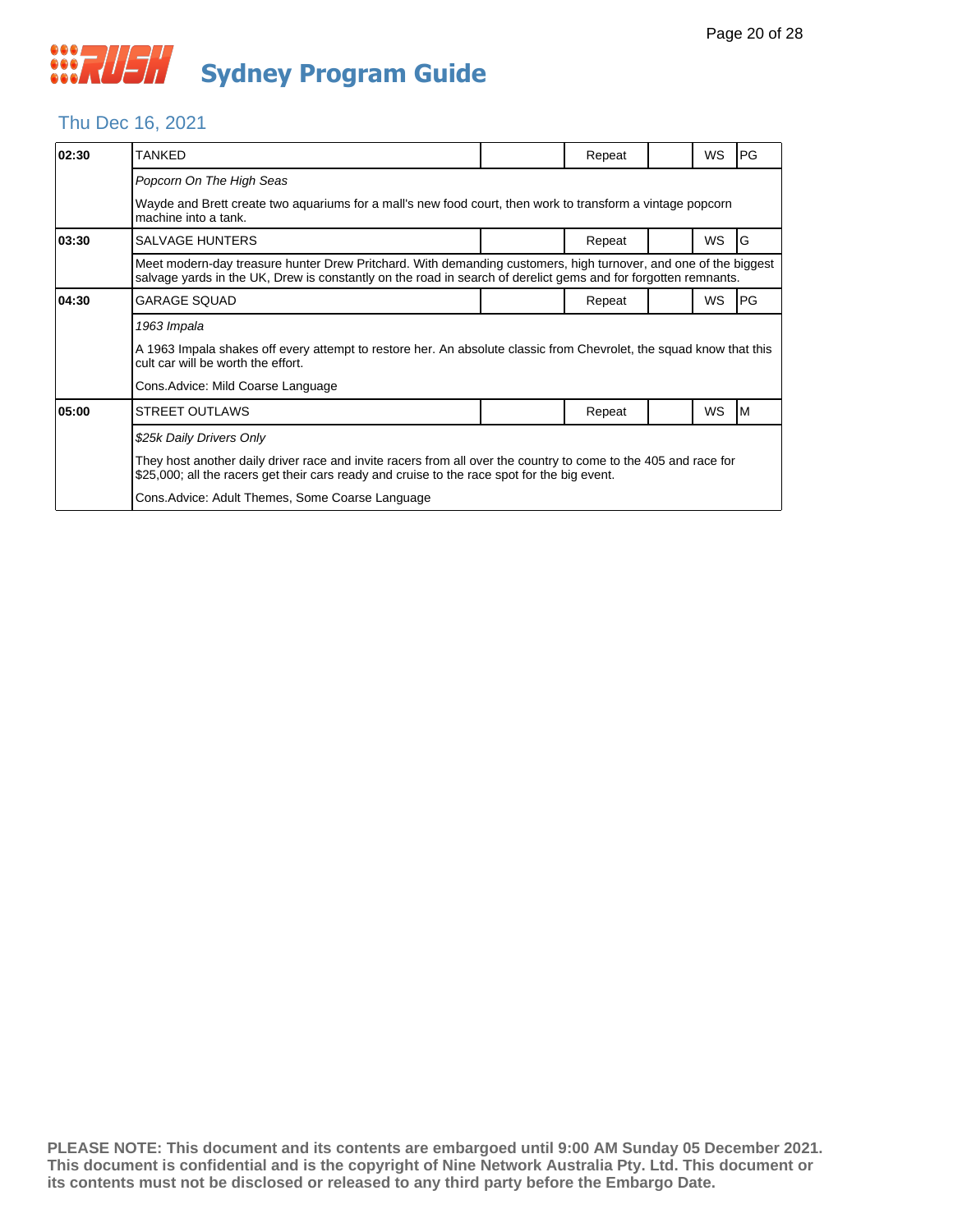#### Fri Dec 17, 2021

| 06:00 | GARAGE SQUAD                                                                                                                                                                                                                      |  | Repeat |  | WS        | PG        |  |  |  |
|-------|-----------------------------------------------------------------------------------------------------------------------------------------------------------------------------------------------------------------------------------|--|--------|--|-----------|-----------|--|--|--|
|       | A Tri-Five Comes Alive                                                                                                                                                                                                            |  |        |  |           |           |  |  |  |
|       | Two brothers bring in a Chevrolet Tri-Five that has been in their family for decades but has not moved in 17 years;<br>the Squad attempts to get the vehicle back on the road.                                                    |  |        |  |           |           |  |  |  |
|       | Cons.Advice: Mild Coarse Language                                                                                                                                                                                                 |  |        |  |           |           |  |  |  |
| 07:00 | OVERHAULIN'                                                                                                                                                                                                                       |  | Repeat |  | WS        | PG        |  |  |  |
|       | Overlord                                                                                                                                                                                                                          |  |        |  |           |           |  |  |  |
|       | The team's very own Chip Foose finds himself targeted by his own team. His truck is 'stolen' from under his very<br>nose as the team prepares to give it the ultimate facelift.                                                   |  |        |  |           |           |  |  |  |
|       | Cons.Advice: Themes, Mild Coarse Language                                                                                                                                                                                         |  |        |  |           |           |  |  |  |
| 08:00 | WHEELER DEALERS                                                                                                                                                                                                                   |  | Repeat |  | WS        | PG        |  |  |  |
|       | Subaru Impreza WRX                                                                                                                                                                                                                |  |        |  |           |           |  |  |  |
|       | Mike finds a clean WRX at a good price. Mike decides to make it stand out by making it go faster and look better.<br>Edd has plenty of ideas on how to do both.                                                                   |  |        |  |           |           |  |  |  |
| 09:00 | TANKED                                                                                                                                                                                                                            |  | Repeat |  | WS        | PG        |  |  |  |
|       | <b>Sweet Memories</b>                                                                                                                                                                                                             |  |        |  |           |           |  |  |  |
|       | A Coney Island restaurant desires an aquarium that pays homage to the beach community as it rebuilds in the wake<br>of Hurricane Sandy; a Las Vegas bakery requests a tank for its cake-display case.                             |  |        |  |           |           |  |  |  |
| 10:00 | TREASURE QUEST SNAKE ISLAND                                                                                                                                                                                                       |  | Repeat |  | WS        | PG        |  |  |  |
|       | <b>Striking Gold</b>                                                                                                                                                                                                              |  |        |  |           |           |  |  |  |
|       | The team tracks down a unique marker, taking them to a maze-like location riddled with caves. The determination<br>pays off as they start unearthing priceless artefacts.                                                         |  |        |  |           |           |  |  |  |
|       | Cons. Advice: Mild Coarse Language, Scary Scenes                                                                                                                                                                                  |  |        |  |           |           |  |  |  |
| 11:00 | SALVAGE HUNTERS                                                                                                                                                                                                                   |  | Repeat |  | WS        | G         |  |  |  |
|       | Meet modern-day treasure hunter Drew Pritchard. With demanding customers, high turnover, and one of the biggest<br>salvage yards in the UK, Drew is constantly on the road in search of derelict gems and for forgotten remnants. |  |        |  |           |           |  |  |  |
| 12:00 | KINDIG CUSTOMS                                                                                                                                                                                                                    |  | Repeat |  | WS        | PG        |  |  |  |
|       | Let's Make Green Great Again                                                                                                                                                                                                      |  |        |  |           |           |  |  |  |
|       | After some intense colour development, the client is on board with the shade of green Dave has come up with, and<br>the car moves into the paint booth. The client has only seen the colour on a swatch.                          |  |        |  |           |           |  |  |  |
|       | Cons.Advice: Mild Coarse Language                                                                                                                                                                                                 |  |        |  |           |           |  |  |  |
| 13:00 | <b>ABALONE WARS</b>                                                                                                                                                                                                               |  | Repeat |  | WS        | <b>PG</b> |  |  |  |
|       | Take a look at the underwater escapades of valiant divers who risk their lives and plunge into the shark-dwelling<br>regions of the Southern Ocean, for precious abalone.                                                         |  |        |  |           |           |  |  |  |
|       | Cons.Advice: Themes, Mild Coarse Language                                                                                                                                                                                         |  |        |  |           |           |  |  |  |
| 14:00 | WHEELER DEALERS                                                                                                                                                                                                                   |  | Repeat |  | <b>WS</b> | PG        |  |  |  |
|       | Subaru Impreza WRX                                                                                                                                                                                                                |  |        |  |           |           |  |  |  |
|       | Mike finds a clean WRX at a good price. Mike decides to make it stand out by making it go faster and look better.<br>Edd has plenty of ideas on how to do both.                                                                   |  |        |  |           |           |  |  |  |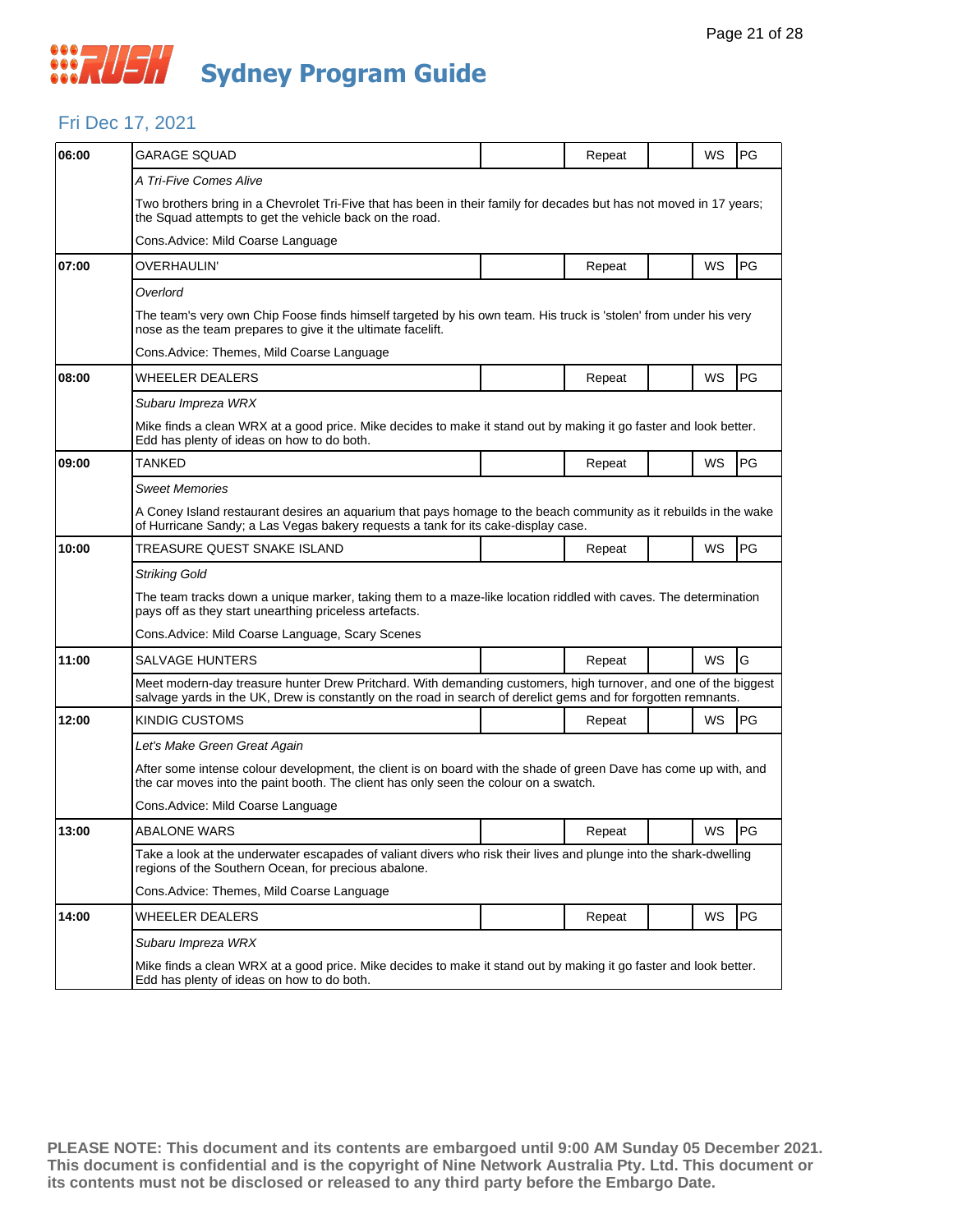

#### Fri Dec 17, 2021

| 15:00                                     | <b>OVERHAULIN'</b>                                                                                                                                                                                                                |  | Repeat |  | <b>WS</b> | PG |  |  |  |
|-------------------------------------------|-----------------------------------------------------------------------------------------------------------------------------------------------------------------------------------------------------------------------------------|--|--------|--|-----------|----|--|--|--|
|                                           | Overlord                                                                                                                                                                                                                          |  |        |  |           |    |  |  |  |
|                                           | The team's very own Chip Foose finds himself targeted by his own team. His truck is 'stolen' from under his very<br>nose as the team prepares to give it the ultimate facelift.                                                   |  |        |  |           |    |  |  |  |
| Cons.Advice: Themes, Mild Coarse Language |                                                                                                                                                                                                                                   |  |        |  |           |    |  |  |  |
| 16:00                                     | <b>GARAGE SQUAD</b>                                                                                                                                                                                                               |  | Repeat |  | WS        | PG |  |  |  |
|                                           | The Challenger                                                                                                                                                                                                                    |  |        |  |           |    |  |  |  |
|                                           | A 1972 Challenger lives up to its name for the Garage Squad. This Dodge muscle car can hold its own against all<br>competitors of its generation.                                                                                 |  |        |  |           |    |  |  |  |
|                                           | Cons. Advice: Mild Coarse Language                                                                                                                                                                                                |  |        |  |           |    |  |  |  |
| 16:30                                     | <b>SALVAGE HUNTERS</b>                                                                                                                                                                                                            |  | Repeat |  | <b>WS</b> | G  |  |  |  |
|                                           | Meet modern-day treasure hunter Drew Pritchard. With demanding customers, high turnover, and one of the biggest<br>salvage yards in the UK, Drew is constantly on the road in search of derelict gems and for forgotten remnants. |  |        |  |           |    |  |  |  |
| 17:30                                     | TANKED                                                                                                                                                                                                                            |  | Repeat |  | WS        | PG |  |  |  |
|                                           | <b>Sweet Memories</b>                                                                                                                                                                                                             |  |        |  |           |    |  |  |  |
|                                           | A Coney Island restaurant desires an aquarium that pays homage to the beach community as it rebuilds in the wake<br>of Hurricane Sandy; a Las Vegas bakery requests a tank for its cake-display case.                             |  |        |  |           |    |  |  |  |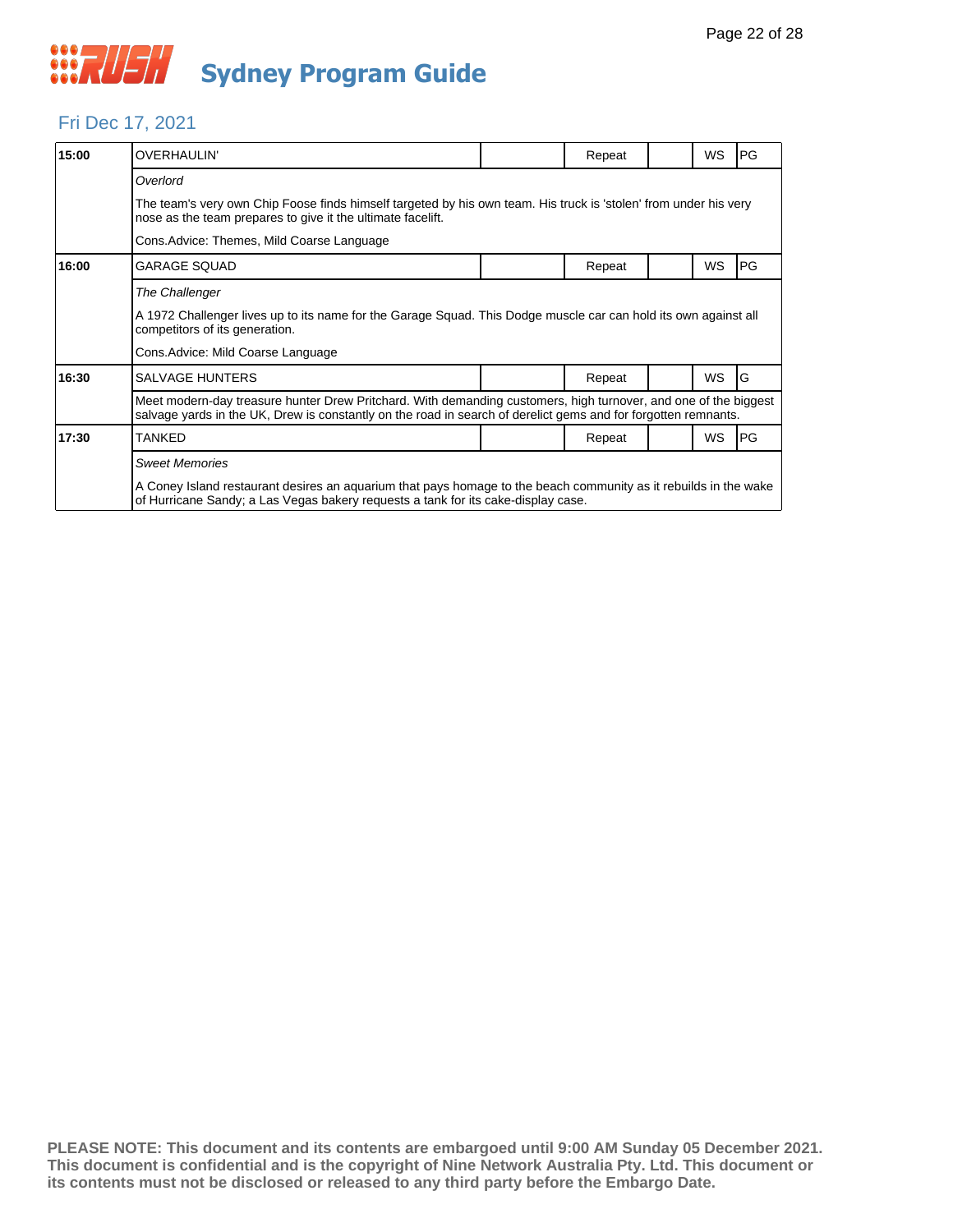#### Fri Dec 17, 2021

| 18:30 | WHEELER DEALERS                                                                                                                                                                                                                                                  |  | Repeat |  | WS        | PG |  |  |  |
|-------|------------------------------------------------------------------------------------------------------------------------------------------------------------------------------------------------------------------------------------------------------------------|--|--------|--|-----------|----|--|--|--|
|       | Subaru Impreza WRX                                                                                                                                                                                                                                               |  |        |  |           |    |  |  |  |
|       | Mike finds a clean WRX at a good price. Mike decides to make it stand out by making it go faster and look better.<br>Edd has plenty of ideas on how to do both.                                                                                                  |  |        |  |           |    |  |  |  |
| 19:30 | UNEXPLAINED AND UNEXPLORED                                                                                                                                                                                                                                       |  |        |  | WS        | PG |  |  |  |
|       | Egypt's Land of the Gods                                                                                                                                                                                                                                         |  |        |  |           |    |  |  |  |
|       | New evidence from one of the world's oldest maps offers clues to a long-lost civilization of untold treasure, and this<br>cutting-edge expedition might finally prove that this mysterious kingdom is the ancestral home of the ancient<br>Egyptians.            |  |        |  |           |    |  |  |  |
| 20:30 | <b>EXPEDITION UNKNOWN</b>                                                                                                                                                                                                                                        |  |        |  | WS        | PG |  |  |  |
|       | Siberia's Coldest Case Pt:2                                                                                                                                                                                                                                      |  |        |  |           |    |  |  |  |
|       | Josh Gates concludes his in-depth investigation of the Dyatlov Pass Incident. Taking on Dead Mountain's brutal<br>conditions, Josh and two investigators re-trace the last steps of the hikers. A big discovery could finally solve the<br>mystery.              |  |        |  |           |    |  |  |  |
|       | Cons.Advice: References to Violence                                                                                                                                                                                                                              |  |        |  |           |    |  |  |  |
| 21:30 | CODES AND CONSPIRACIES                                                                                                                                                                                                                                           |  |        |  | WS        | M  |  |  |  |
|       | <b>Brothels</b>                                                                                                                                                                                                                                                  |  |        |  |           |    |  |  |  |
|       | Discover the real story behind one of society's most clandestine institutions - brothels. Hidden within these bordellos<br>are secrets about famous patrons, governments, and even religion. Find out why these sex dens have endured for<br>thousands of years. |  |        |  |           |    |  |  |  |
|       | Cons. Advice: Adult Themes, Sexual References                                                                                                                                                                                                                    |  |        |  |           |    |  |  |  |
| 22:30 | ALIEN ENCOUNTERS                                                                                                                                                                                                                                                 |  |        |  | WS        | M  |  |  |  |
|       | The War                                                                                                                                                                                                                                                          |  |        |  |           |    |  |  |  |
|       | After a failed attack on the quantum computer, the U.S. attempts to destroy the network. Also, a mysterious box<br>surfaces out of the alien trash orbiting Earth.                                                                                               |  |        |  |           |    |  |  |  |
|       | Cons.Advice: Mature Themes                                                                                                                                                                                                                                       |  |        |  |           |    |  |  |  |
| 23:30 | <b>ICE COLD GOLD</b>                                                                                                                                                                                                                                             |  | Repeat |  | WS        | M  |  |  |  |
|       | Trapped on Cloud Island                                                                                                                                                                                                                                          |  |        |  |           |    |  |  |  |
|       | With half their equipment destroyed in the sling drop, the members of Sixty-Degree Resources find themselves<br>scattered. Not to mention trapped on a dangerously remote island surrounded by ice in every direction called Cloud<br>Island.                    |  |        |  |           |    |  |  |  |
|       | Cons. Advice: Some Coarse Language                                                                                                                                                                                                                               |  |        |  |           |    |  |  |  |
| 00:30 | UNEXPLAINED AND UNEXPLORED                                                                                                                                                                                                                                       |  | Repeat |  | WS        | PG |  |  |  |
|       | Egypt's Land of the Gods                                                                                                                                                                                                                                         |  |        |  |           |    |  |  |  |
|       | New evidence from one of the world's oldest maps offers clues to a long-lost civilization of untold treasure, and this<br>cutting-edge expedition might finally prove that this mysterious kingdom is the ancestral home of the ancient<br>Egyptians.            |  |        |  |           |    |  |  |  |
| 01:30 | <b>EXPEDITION UNKNOWN</b>                                                                                                                                                                                                                                        |  | Repeat |  | <b>WS</b> | PG |  |  |  |
|       | Siberia's Coldest Case Pt.2                                                                                                                                                                                                                                      |  |        |  |           |    |  |  |  |
|       | Josh Gates concludes his in-depth investigation of the Dyatlov Pass Incident. Taking on Dead Mountain's brutal<br>conditions, Josh and two investigators re-trace the last steps of the hikers. A big discovery could finally solve the<br>mystery.              |  |        |  |           |    |  |  |  |
|       | Cons.Advice: References to Violence                                                                                                                                                                                                                              |  |        |  |           |    |  |  |  |
|       |                                                                                                                                                                                                                                                                  |  |        |  |           |    |  |  |  |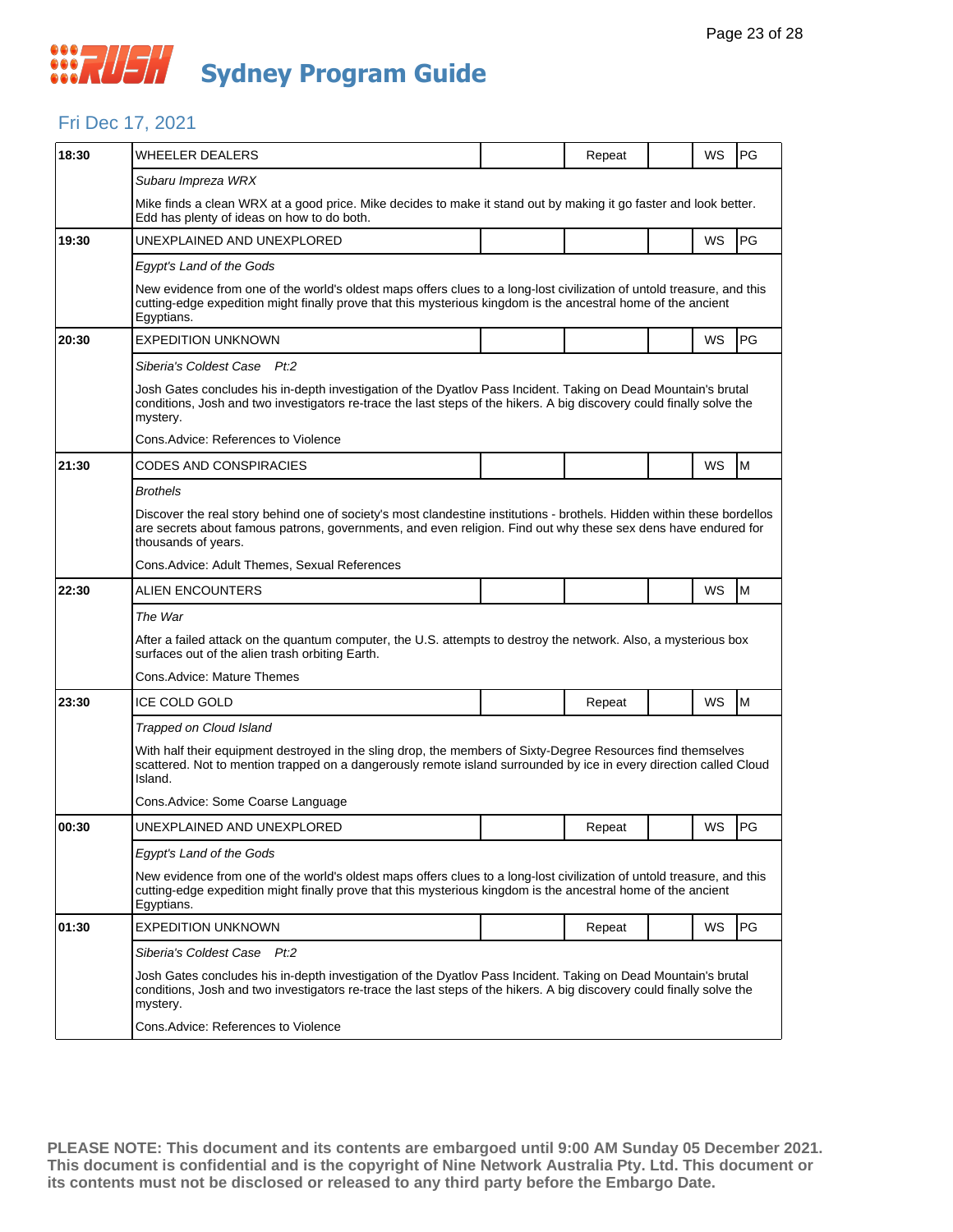

#### Fri Dec 17, 2021

| 02:30 | <b>CODES AND CONSPIRACIES</b>                                                                                                                                                                                                                                    |  | Repeat |  | WS        | l M       |  |  |  |
|-------|------------------------------------------------------------------------------------------------------------------------------------------------------------------------------------------------------------------------------------------------------------------|--|--------|--|-----------|-----------|--|--|--|
|       | <b>Brothels</b>                                                                                                                                                                                                                                                  |  |        |  |           |           |  |  |  |
|       | Discover the real story behind one of society's most clandestine institutions - brothels. Hidden within these bordellos<br>are secrets about famous patrons, governments, and even religion. Find out why these sex dens have endured for<br>thousands of years. |  |        |  |           |           |  |  |  |
|       | Cons. Advice: Adult Themes, Sexual References                                                                                                                                                                                                                    |  |        |  |           |           |  |  |  |
| 03:30 | <b>KINDIG CUSTOMS</b>                                                                                                                                                                                                                                            |  | Repeat |  | WS        | PG        |  |  |  |
|       | More Than One Way to Ski a Cat (And a Bird)                                                                                                                                                                                                                      |  |        |  |           |           |  |  |  |
|       | An Audi R8 Spyder, a 1978 Trans Am and a 1970 Challenger are featured.                                                                                                                                                                                           |  |        |  |           |           |  |  |  |
|       | Cons. Advice: Mild Coarse Language                                                                                                                                                                                                                               |  |        |  |           |           |  |  |  |
| 04:30 | <b>GARAGE SOUAD</b>                                                                                                                                                                                                                                              |  | Repeat |  | WS        | PG        |  |  |  |
|       | The Challenger                                                                                                                                                                                                                                                   |  |        |  |           |           |  |  |  |
|       | A 1972 Challenger lives up to its name for the Garage Squad. This Dodge muscle car can hold its own against all<br>competitors of its generation.                                                                                                                |  |        |  |           |           |  |  |  |
|       | Cons. Advice: Mild Coarse Language                                                                                                                                                                                                                               |  |        |  |           |           |  |  |  |
| 05:00 | UNEXPLAINED AND UNEXPLORED                                                                                                                                                                                                                                       |  | Repeat |  | <b>WS</b> | <b>PG</b> |  |  |  |
|       | Egypt's Land of the Gods                                                                                                                                                                                                                                         |  |        |  |           |           |  |  |  |
|       | New evidence from one of the world's oldest maps offers clues to a long-lost civilization of untold treasure, and this<br>cutting-edge expedition might finally prove that this mysterious kingdom is the ancestral home of the ancient<br>Egyptians.            |  |        |  |           |           |  |  |  |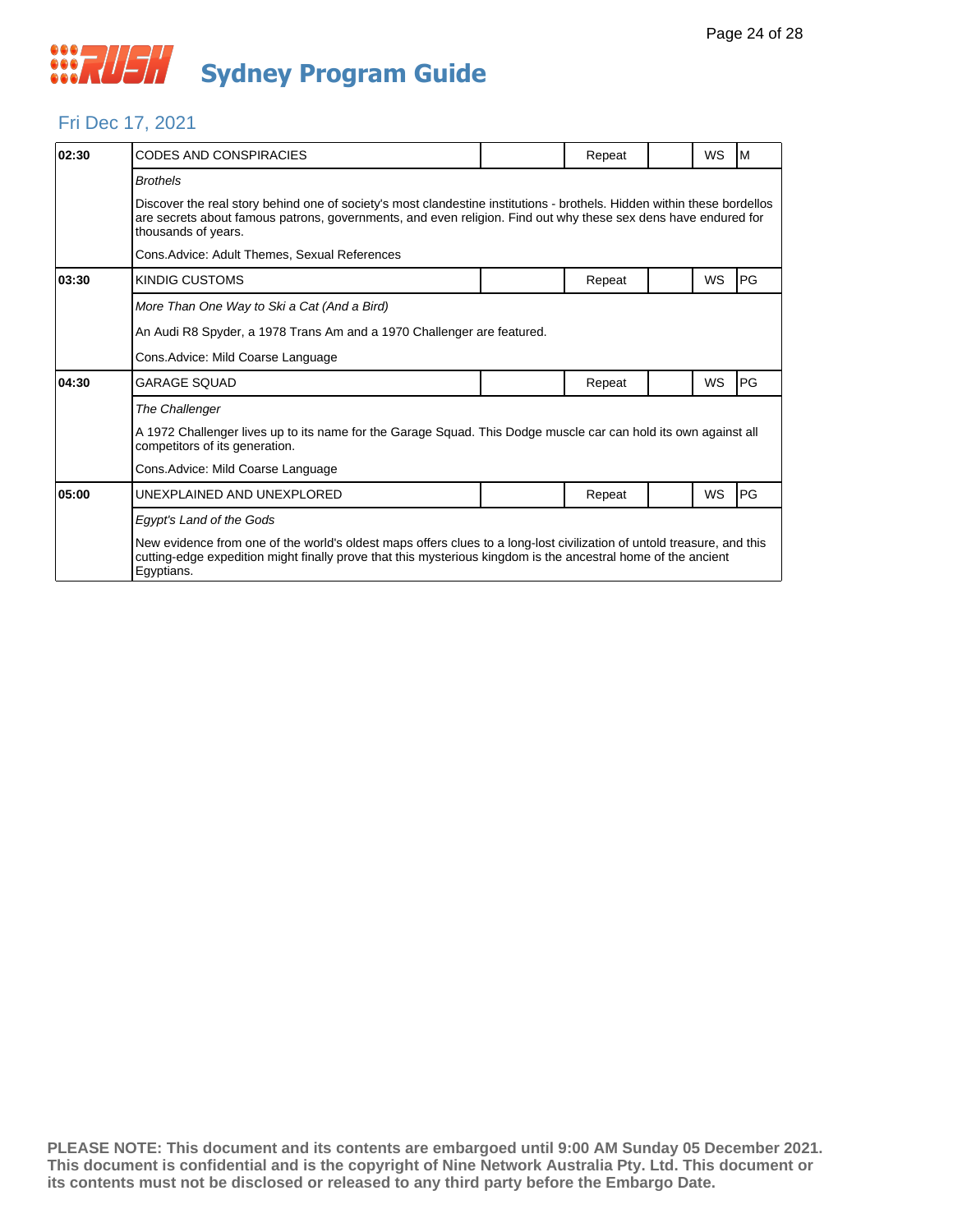## Sat Dec 18, 2021

| 06:00 | SALVAGE HUNTERS                                                                                                                                                                                                                                       |  | Repeat |  | WS        | G         |  |
|-------|-------------------------------------------------------------------------------------------------------------------------------------------------------------------------------------------------------------------------------------------------------|--|--------|--|-----------|-----------|--|
|       | Meet modern-day treasure hunter Drew Pritchard. With demanding customers, high turnover, and one of the biggest<br>salvage yards in the UK, Drew is constantly on the road in search of derelict gems and for forgotten remnants.                     |  |        |  |           |           |  |
| 07:00 | OVERHAULIN'                                                                                                                                                                                                                                           |  | Repeat |  | <b>WS</b> | <b>PG</b> |  |
|       | Mean Anemul                                                                                                                                                                                                                                           |  |        |  |           |           |  |
|       | A team of ace mechanics and designers transforms mundane or even junky autos into unique custom cars under<br>the watchful eye of auto design legend Chip Foose.                                                                                      |  |        |  |           |           |  |
|       | Cons.Advice: Mild Coarse Language                                                                                                                                                                                                                     |  |        |  |           |           |  |
| 08:00 | WHEELER DEALERS                                                                                                                                                                                                                                       |  | Repeat |  | WS        | <b>PG</b> |  |
|       | Pontiac GTO                                                                                                                                                                                                                                           |  |        |  |           |           |  |
|       | The team knows a rust-free GTO would be a great car to kick off the USA workshop; however, these cars are very<br>rare and Mike will need to travel to Chicago to get one.                                                                            |  |        |  |           |           |  |
| 09:00 | TANKED                                                                                                                                                                                                                                                |  | Repeat |  | WS        | <b>PG</b> |  |
|       | Just What The Doctor Ordered                                                                                                                                                                                                                          |  |        |  |           |           |  |
|       | A rehabilitation facility wants a tank with a spine insert; medical practitioners desire an underwater forest fish tank<br>for their office.                                                                                                          |  |        |  |           |           |  |
| 10:00 | GARAGE SOUAD                                                                                                                                                                                                                                          |  | Repeat |  | WS        | PG        |  |
|       | A Tri-Five Comes Alive                                                                                                                                                                                                                                |  |        |  |           |           |  |
|       | Two brothers bring in a Chevrolet Tri-Five that has been in their family for decades but has not moved in 17 years;<br>the Squad attempts to get the vehicle back on the road.                                                                        |  |        |  |           |           |  |
|       | Cons. Advice: Mild Coarse Language                                                                                                                                                                                                                    |  |        |  |           |           |  |
| 11:00 | SALVAGE HUNTERS                                                                                                                                                                                                                                       |  | Repeat |  | WS        | G         |  |
|       | Meet modern-day treasure hunter Drew Pritchard. With demanding customers, high turnover, and one of the biggest<br>salvage yards in the UK, Drew is constantly on the road in search of derelict gems and for forgotten remnants.                     |  |        |  |           |           |  |
| 12:00 | GARAGE SQUAD                                                                                                                                                                                                                                          |  | Repeat |  | WS        | <b>PG</b> |  |
|       | VW Bug                                                                                                                                                                                                                                                |  |        |  |           |           |  |
|       | A 1971 VW Bug refuses to speak the language of repair. Will the Garage Squad be able to resurrect this beaten<br>beauty?                                                                                                                              |  |        |  |           |           |  |
|       | Cons. Advice: Mild Coarse Language                                                                                                                                                                                                                    |  |        |  |           |           |  |
| 12:30 | TREASURE QUEST SNAKE ISLAND                                                                                                                                                                                                                           |  | Repeat |  | WS        | <b>PG</b> |  |
|       | <b>Striking Gold</b>                                                                                                                                                                                                                                  |  |        |  |           |           |  |
|       | The team tracks down a unique marker, taking them to a maze-like location riddled with caves. The determination<br>pays off as they start unearthing priceless artefacts.                                                                             |  |        |  |           |           |  |
|       | Cons.Advice: Mild Coarse Language, Scary Scenes                                                                                                                                                                                                       |  |        |  |           |           |  |
| 13:30 | UNEXPLAINED AND UNEXPLORED                                                                                                                                                                                                                            |  | Repeat |  | WS        | <b>PG</b> |  |
|       | Egypt's Land of the Gods                                                                                                                                                                                                                              |  |        |  |           |           |  |
|       | New evidence from one of the world's oldest maps offers clues to a long-lost civilization of untold treasure, and this<br>cutting-edge expedition might finally prove that this mysterious kingdom is the ancestral home of the ancient<br>Egyptians. |  |        |  |           |           |  |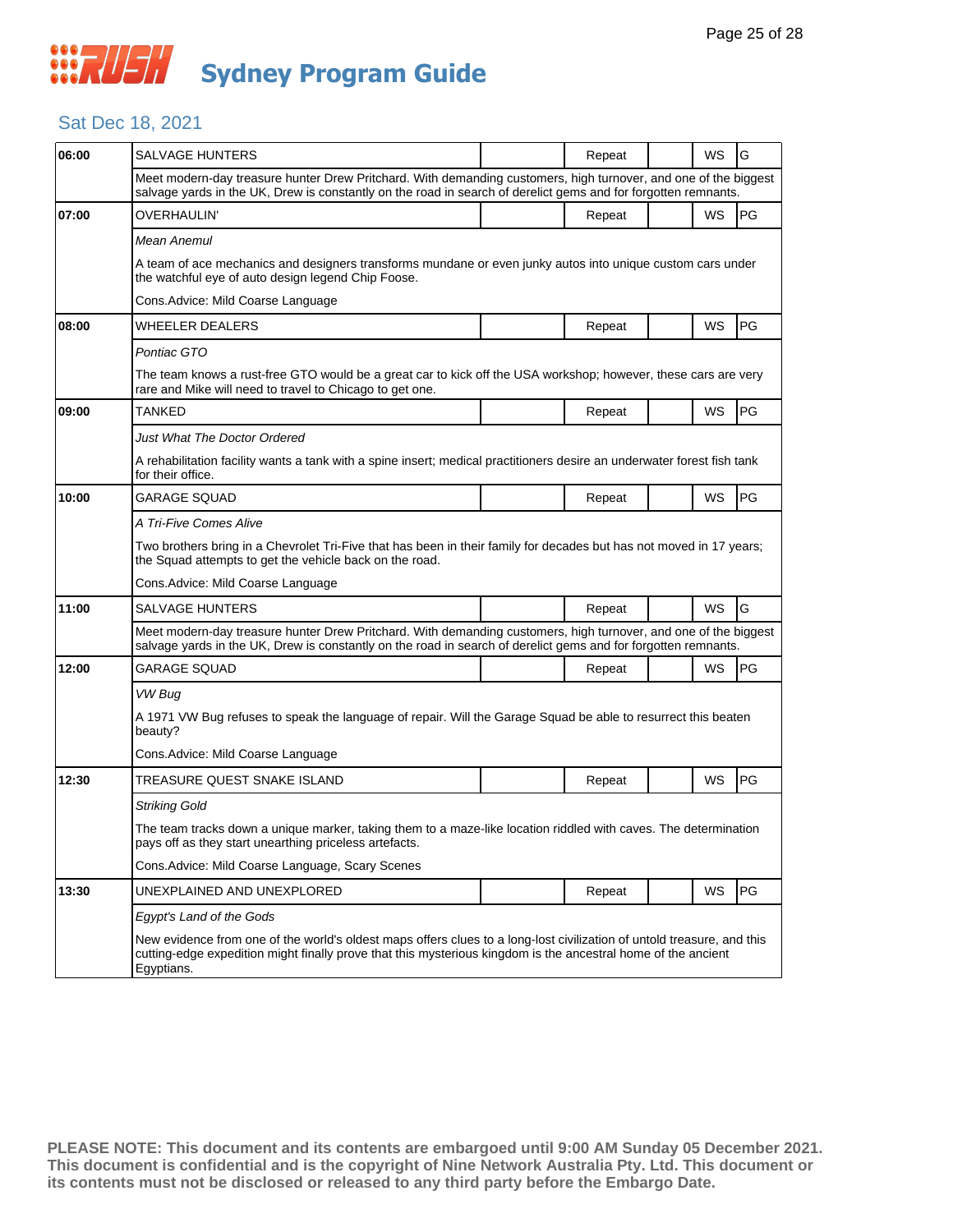

## Sat Dec 18, 2021

| 14:30 | WHEELER DEALERS                                                                                                                                                                                                                                             |  | Repeat |  | <b>WS</b> | PG        |  |  |
|-------|-------------------------------------------------------------------------------------------------------------------------------------------------------------------------------------------------------------------------------------------------------------|--|--------|--|-----------|-----------|--|--|
|       | Pontiac GTO<br>The team knows a rust-free GTO would be a great car to kick off the USA workshop; however, these cars are very<br>rare and Mike will need to travel to Chicago to get one.                                                                   |  |        |  |           |           |  |  |
| 15:30 | OVERHAULIN'                                                                                                                                                                                                                                                 |  | Repeat |  | WS        | <b>PG</b> |  |  |
|       | Mean Anemul                                                                                                                                                                                                                                                 |  |        |  |           |           |  |  |
|       | A team of ace mechanics and designers transforms mundane or even junky autos into unique custom cars under<br>the watchful eye of auto design legend Chip Foose.                                                                                            |  |        |  |           |           |  |  |
|       | Cons.Advice: Mild Coarse Language                                                                                                                                                                                                                           |  |        |  |           |           |  |  |
| 16:30 | TANKED                                                                                                                                                                                                                                                      |  | Repeat |  | <b>WS</b> | <b>PG</b> |  |  |
|       | Just What The Doctor Ordered<br>A rehabilitation facility wants a tank with a spine insert; medical practitioners desire an underwater forest fish tank<br>for their office.                                                                                |  |        |  |           |           |  |  |
| 17:30 | <b>IRON RESURRECTION</b>                                                                                                                                                                                                                                    |  | Repeat |  | <b>WS</b> | <b>PG</b> |  |  |
|       | Good To Go Gto                                                                                                                                                                                                                                              |  |        |  |           |           |  |  |
|       | Known for its sizzling performance and smooth body style, the 1969 Pontiac GTO is one of the fastest cars of its<br>time; now, Joe gives it his signature twist with body modifications and a new power train that will have its wide tires<br>smoking hot. |  |        |  |           |           |  |  |
|       | Cons.Advice: Mild Coarse Language                                                                                                                                                                                                                           |  |        |  |           |           |  |  |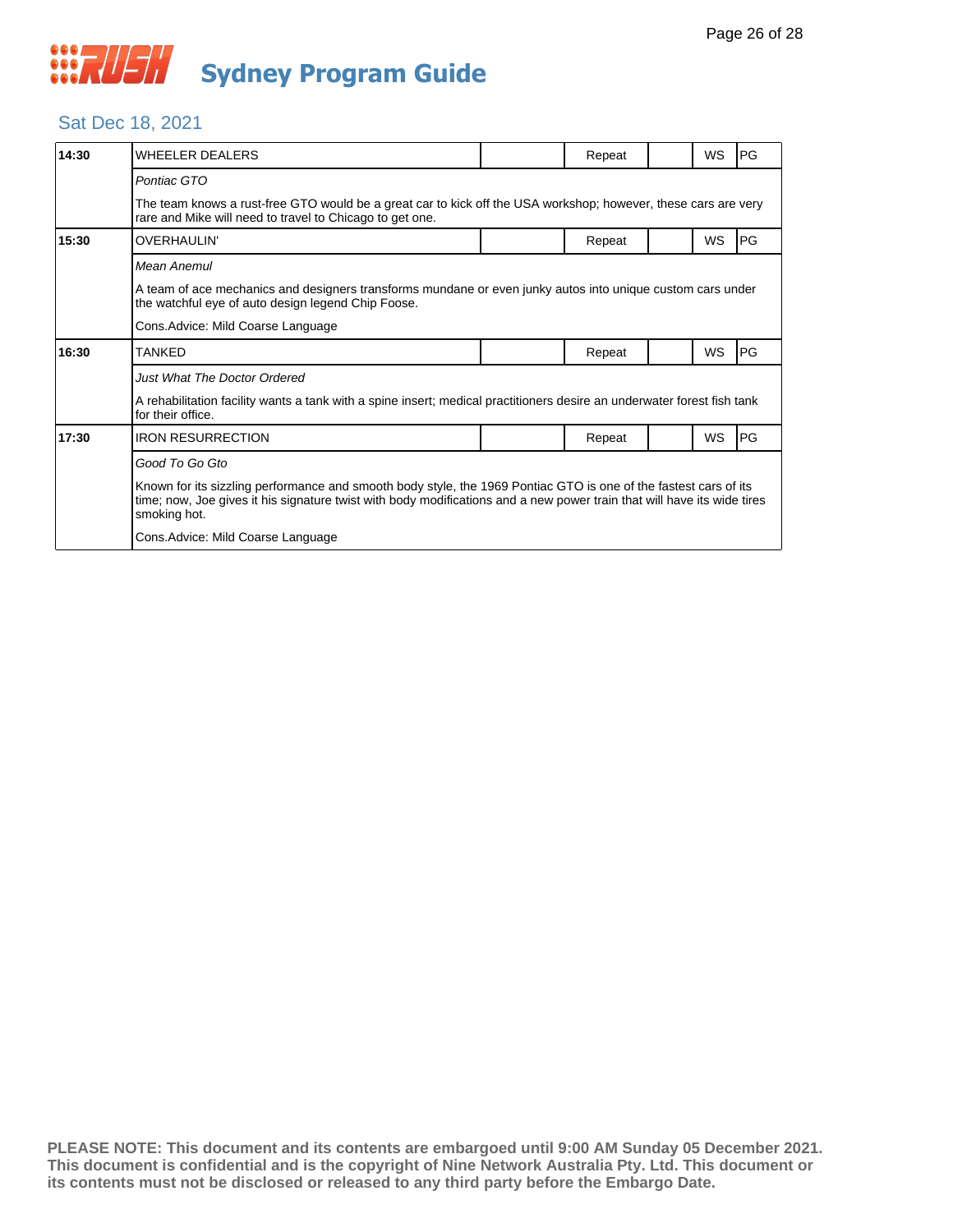#### Sat Dec 18, 2021

| 18:30 | EXPEDITION UNKNOWN                                                                                                                                                                                                                                                                 |  |        |  | WS | PG |  |  |  |
|-------|------------------------------------------------------------------------------------------------------------------------------------------------------------------------------------------------------------------------------------------------------------------------------------|--|--------|--|----|----|--|--|--|
|       |                                                                                                                                                                                                                                                                                    |  | Repeat |  |    |    |  |  |  |
|       | Siberia's Coldest Case Pt:2<br>Josh Gates concludes his in-depth investigation of the Dyatlov Pass Incident. Taking on Dead Mountain's brutal<br>conditions, Josh and two investigators re-trace the last steps of the hikers. A big discovery could finally solve the<br>mystery. |  |        |  |    |    |  |  |  |
|       | Cons.Advice: References to Violence                                                                                                                                                                                                                                                |  |        |  |    |    |  |  |  |
| 19:30 | ALASKAN BUSH PEOPLE                                                                                                                                                                                                                                                                |  |        |  | WS | M  |  |  |  |
|       | <b>Fowl Weather Friends</b>                                                                                                                                                                                                                                                        |  |        |  |    |    |  |  |  |
|       | Birdi goes on a treacherous hunt to bring home meat for the family and save her chickens from slaughter. Later,<br>Noah constructs an automatic diaper machine and Gabe gets bush insight from Ami that he can pass along to<br>Raquell.                                           |  |        |  |    |    |  |  |  |
|       | Cons. Advice: Mature Themes, Hunting Violence                                                                                                                                                                                                                                      |  |        |  |    |    |  |  |  |
| 20:30 | ALASKA: THE LAST FRONTIER                                                                                                                                                                                                                                                          |  |        |  | WS | M  |  |  |  |
|       | <b>Hunting Season</b>                                                                                                                                                                                                                                                              |  |        |  |    |    |  |  |  |
|       | The Kilchers look to the future as winter looms. Atz Sr passes on vital survival knowledge, while Atz Lee embarks on<br>arisky solo hunt to a remote and dangerous island. Eivin builds the ideal boat for his young family's adventures on<br>the water.                          |  |        |  |    |    |  |  |  |
|       | Cons.Advice: Hunting Violence                                                                                                                                                                                                                                                      |  |        |  |    |    |  |  |  |
| 21:30 | GOLD RUSH: DAVE TURIN'S LOST MINE<br><b>SPECIALS</b>                                                                                                                                                                                                                               |  | Repeat |  | WS | M  |  |  |  |
|       | The United States of Gold                                                                                                                                                                                                                                                          |  |        |  |    |    |  |  |  |
|       | For more than 200 years, gold has fueled the expansion of America to the west. From Arizona to Alaska, Dave Turin<br>walks through living history and gives exclusive insight into the skills and wisdom he has learned from the old timers.                                       |  |        |  |    |    |  |  |  |
|       | Cons. Advice: Some Coarse Language                                                                                                                                                                                                                                                 |  |        |  |    |    |  |  |  |
| 22:30 | BERING SEA GOLD                                                                                                                                                                                                                                                                    |  | Repeat |  | WS | M  |  |  |  |
|       | Reaper Madness                                                                                                                                                                                                                                                                     |  |        |  |    |    |  |  |  |
|       | Anxious to reverse his fortunes, Zeke undertakes a perilous solo dive; the Kellys' risk a 13-mile trip in their rinky-dink<br>dredge; George grows desperate to prove is capability as a diver before his brother leaves Nome, Alaska.                                             |  |        |  |    |    |  |  |  |
|       | Cons.Advice: Some Coarse Language, Some Violence                                                                                                                                                                                                                                   |  |        |  |    |    |  |  |  |
| 23:30 | ALASKAN BUSH PEOPLE                                                                                                                                                                                                                                                                |  | Repeat |  | WS | M  |  |  |  |
|       | Fowl Weather Friends                                                                                                                                                                                                                                                               |  |        |  |    |    |  |  |  |
|       | Birdi goes on a treacherous hunt to bring home meat for the family and save her chickens from slaughter. Later,<br>Noah constructs an automatic diaper machine and Gabe gets bush insight from Ami that he can pass along to<br>Raquell.                                           |  |        |  |    |    |  |  |  |
|       | Cons. Advice: Mature Themes, Hunting Violence                                                                                                                                                                                                                                      |  |        |  |    |    |  |  |  |
| 00:30 | ALASKA: THE LAST FRONTIER                                                                                                                                                                                                                                                          |  | Repeat |  | WS | M  |  |  |  |
|       | Hunting Season                                                                                                                                                                                                                                                                     |  |        |  |    |    |  |  |  |
|       | The Kilchers look to the future as winter looms. Atz Sr passes on vital survival knowledge, while Atz Lee embarks on<br>arisky solo hunt to a remote and dangerous island. Eivin builds the ideal boat for his young family's adventures on<br>the water.                          |  |        |  |    |    |  |  |  |
|       | Cons. Advice: Hunting Violence                                                                                                                                                                                                                                                     |  |        |  |    |    |  |  |  |
|       |                                                                                                                                                                                                                                                                                    |  |        |  |    |    |  |  |  |